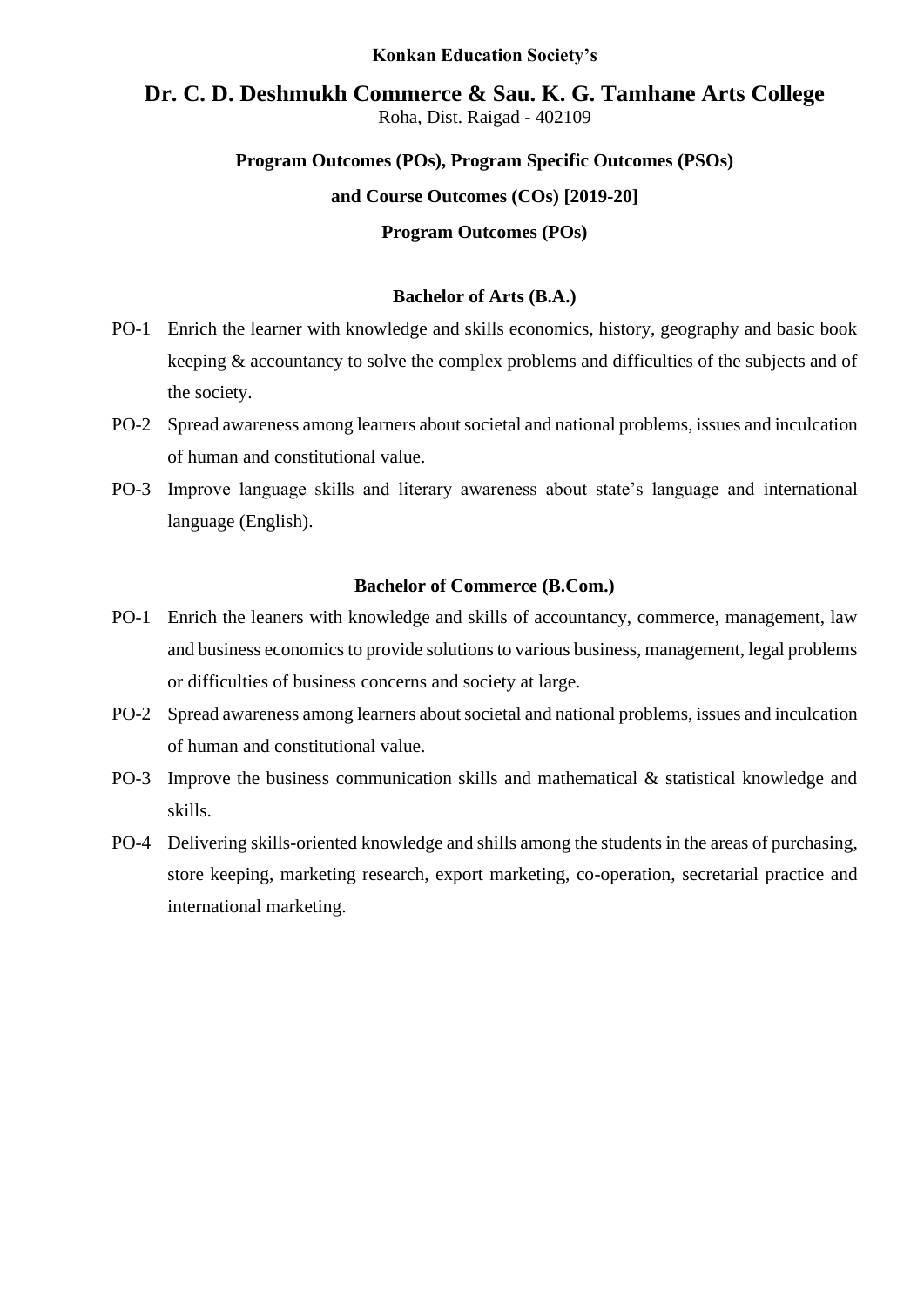# **Bachelor of Arts (B.A) – Specialization in (A) Economics Or (B) History Or (C) History and Economics**

#### **Bachelor of Arts (Economics)**

- PSO-1 Delivering knowledge and skills in the micro-economics, environmental economics, industrial and labour economics, international economics, development economics and export management.
- PSO-2 Develop understanding among the learners about various economical concepts, terminology, theories and problems & issues.
- PSO-3 Apply the knowledge, understanding and skills of economics to develop research aptitude and to solve the problems of society at local, national and at international level.

#### **Bachelor of Arts (History)**

- PSO-1 Delivering knowledge and skills in the history of Maratha, India, Asia, the World and Archaeology.
- PSO-2 Develop understanding and skills among the learners about History from local level to global level and systematic historical research and sources of history.
- PSO-3 Apply the knowledge, understanding and skills of history to develop research aptitude and to solve the problems of society at local, national and at international level. PSO-4 Motivating and inspiring people for ethical values, behaviour and for universal peace and harmony.

#### **Bachelor of Arts (History & Geography)**

- PSO-1 Delivering knowledge and skills in the history of Maharashtra, India, and Archaeology.
- PSO-2 Develop understanding and skills among the learners about History from local level to national and about museology & archival science.
- PSO-3 Motivating and inspiring people for ethical values, behaviour and for universal peace and harmony.
- PSO-4 Delivering knowledge and skills in the physical and human geography PSO-5 Developing understanding and skills among the learners about topological & thematic maps and various geographical issues.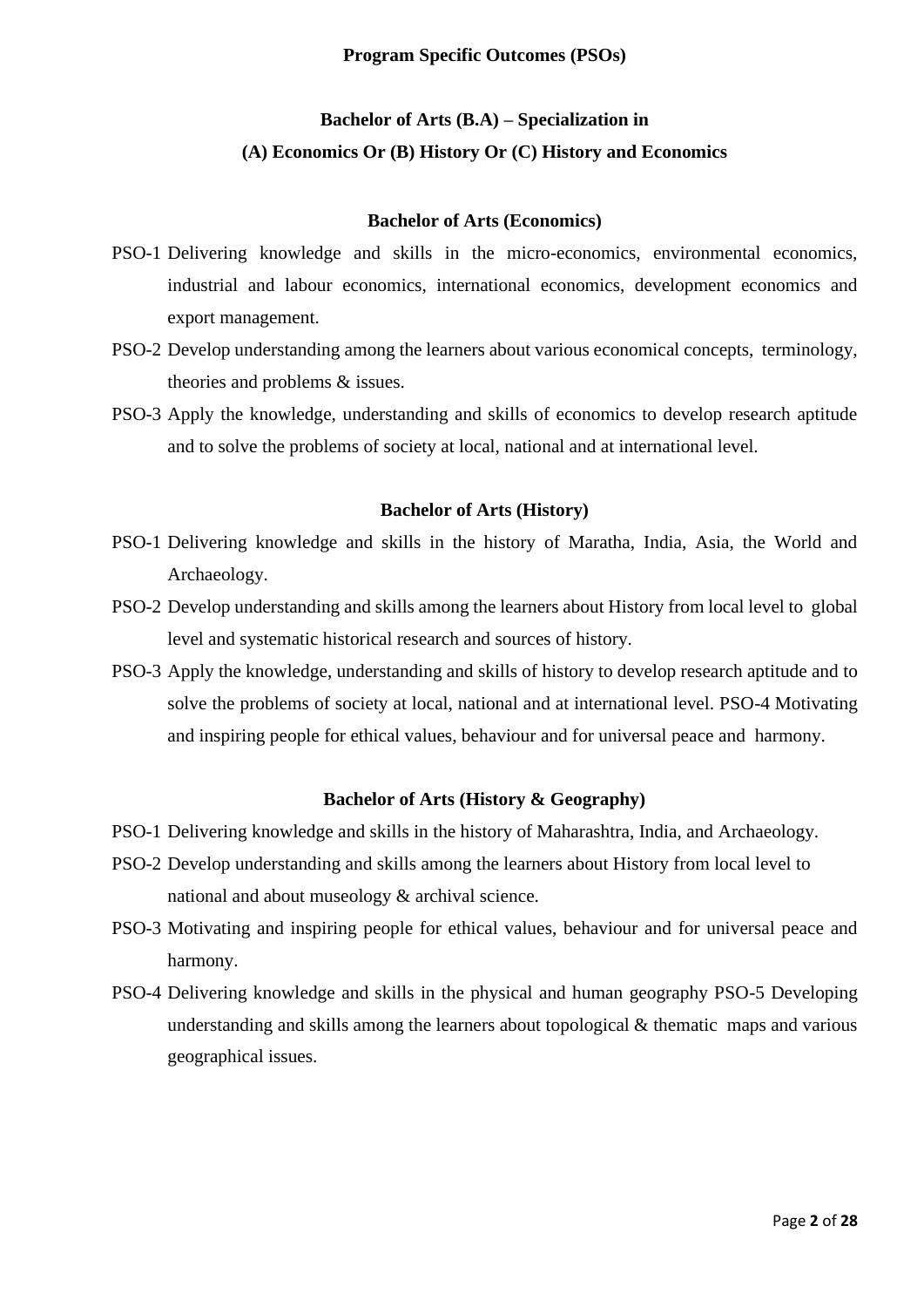# **a) Bachelor of Arts**

# **1. F.Y.B.A.**

### **Semester - I**

### **1.1 Foundation Course**

- CO-1 Spread awareness among the leaners about the human values, universal values and social issues of the nation and the world.
- CO-2 Deliver information and knowledge of the human values, universal values and social issues of the nation and the world.
- CO-3 Develop understanding on human values, universal values and social issues of the nation and the world.
- CO-4 Inculcate values of tolerance, peace and harmony among the learners. CO-5 Apply the knowledge, understanding gained and skills acquired in practical situation to solve difficulties, problems and issues related to human values, universal values and social issues of the nation and the world.

#### **1.2 Communication Skill in English**

- CO-1 Spread awareness among the learners about importance of communication skills in English.
- CO-2 Deliver information and knowledge about language's grammar and literacy aspects. CO-8 Develop understanding language's grammar and literacy aspects.
- CO-3 Apply the knowledge, understanding gained and skills acquired in practical situation to solve difficulties, problems and issues to communication skills in English.

# **1.3 Language – Marathi**

- CO-1 Spread awareness among the learners about Marathi language.
- CO-2 Deliver information and knowledge of forms of writing literature and language's grammar.
- CO-3 Develop understanding on forms of writing literature and language's grammar.
- CO-4 Inculcate values needed for overall personality development.
- CO-5 Apply the knowledge, understanding gained and skills acquired in practical situation to solve difficulties, problems and issues forms of writing literature and language's grammar.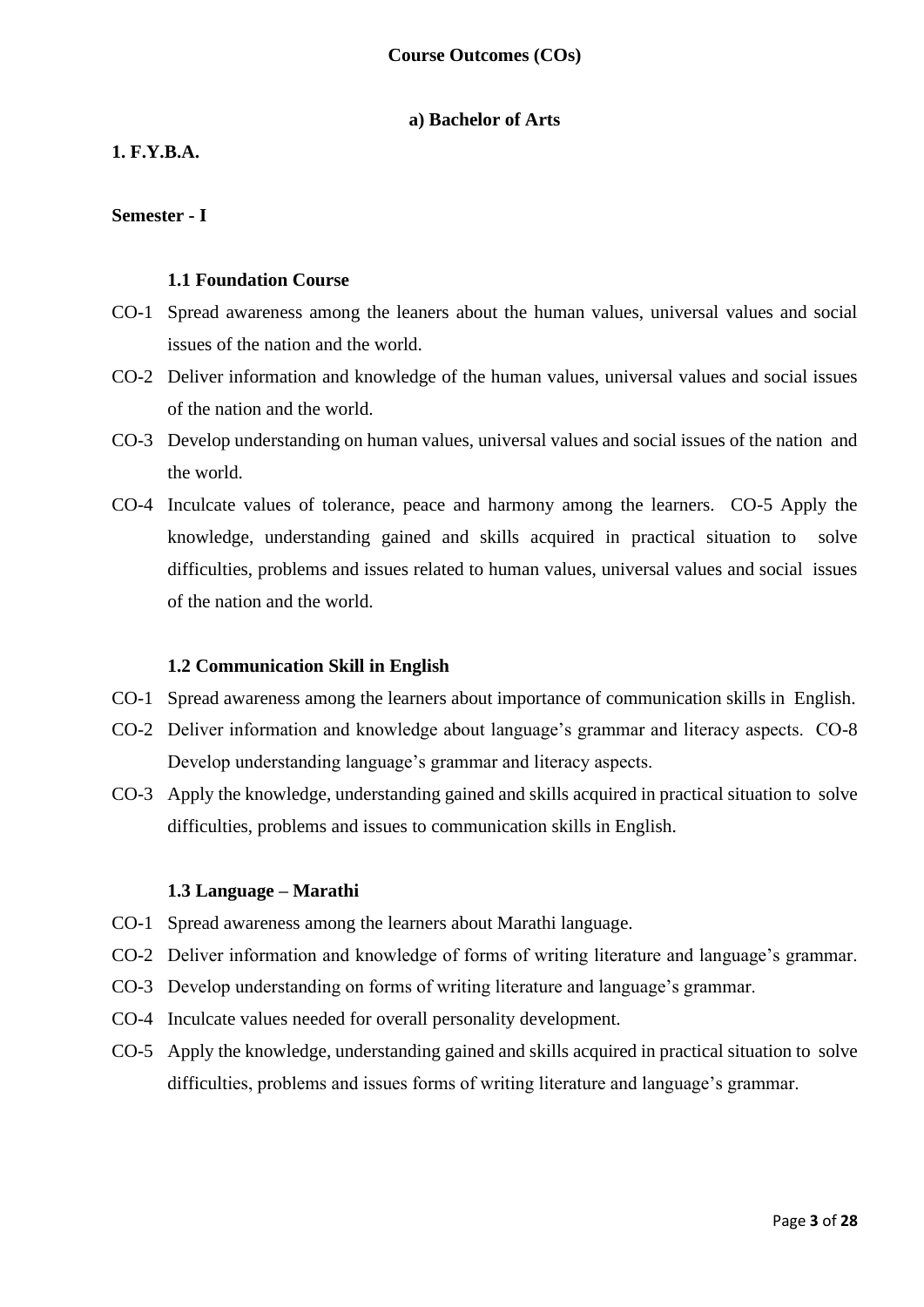# **1.4 History-I- History of Modern India**

- CO-1 Spread awareness about modern India and struggle for independence. CO-20 Deliver information and knowledge growth of political awakening, Indian Nationalism, Gandhian Movements and Independence and partition.
- CO-2 Develop understanding on political awakening, Indian Nationalism, Gandhian Movements and Independence and partition.
- CO-3 Apply the knowledge, understanding gained and skills acquired in practical situation to solve difficulties, problems and issues related to political awakening, Indian Nationalism, Gandhian Movements and Independence and partition.

# **1.5 Geography-I - Geomorphology**

- CO-1 Spread awareness among the learners about geomorphology.
- CO-2 Deliver information and knowledge of interior of the earth, endogenic processes and exogenic processes.
- CO-3 Develop understanding on interior of the earth, endogenic processes and exogenic processes.
- CO-4 Apply the knowledge, understanding gained and skills acquired in practical situation to solve difficulties, problems and issues related to interior of the earth, endogenic processes and exogenic processes.

# **Semester – II**

# **1.6 Foundation Course**

- CO-1 Spread awareness among the leaners about the human values, universal values and social issues of the nation and the world.
- CO-2 Deliver information and knowledge of the human values, universal values and social issues of the nation and the world.
- CO-3 Develop understanding on human values, universal values and social issues of the nation and the world.
- CO-4 Inculcate values of tolerance, peace and harmony among the learners. CO-31 Apply the knowledge, understanding gained and skills acquired in practical situation to solve difficulties, problems and issues related to human values, universal values and social issues of the nation and the world.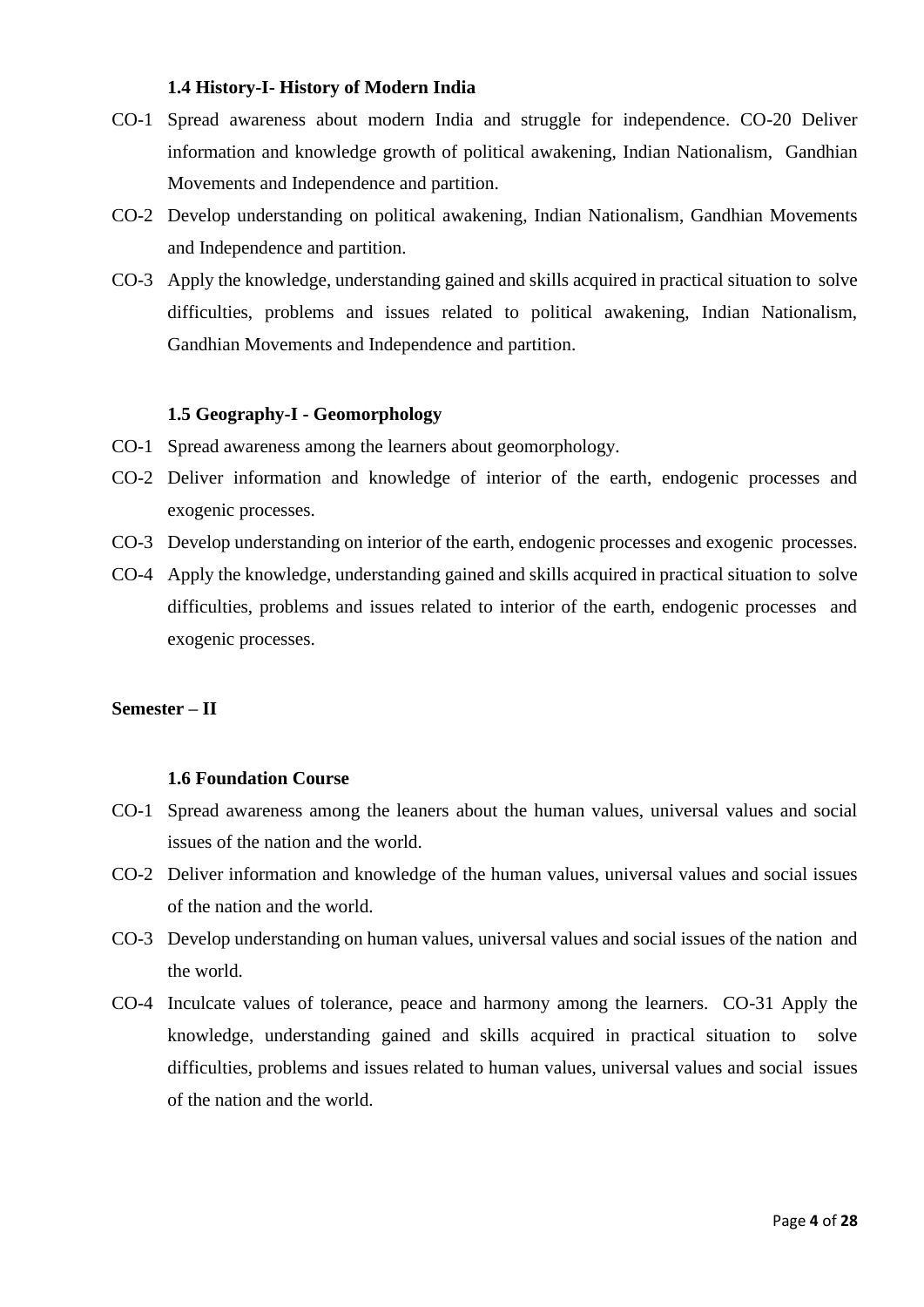# **1.7 Communication Skill in English**

- CO-1 Spread awareness among the learners about importance of communication skills in English.
- CO-2 Deliver information and knowledge about language's grammar and literacy aspects.
- CO-3 Develop understanding language's grammar and literacy aspects.
- CO-4 Apply the knowledge, understanding gained and skills acquired in practical situation to solve difficulties, problems and issues to communication skills in English.

# **1.8 Language – Marathi**

- CO-1 Spread awareness among the learners about Marathi language.
- CO-2 Deliver information and knowledge of forms of writing literature and language's grammar.
- CO-3 Develop understanding on forms of writing literature and language's grammar.
- CO-4 Inculcate values needed for overall personality development.
- CO-5 Develop critical analysis of interpreting the literature.
- CO-6 Apply the knowledge, understanding gained and skills acquired in practical situation to solve difficulties, problems and issues forms of writing literature and language's grammar.

# **1.9 History-II – History of Modern India: Society & Economy**

- CO-1 Spread awareness about socio religious reform movement, education, press and transport.
- CO-2 Deliver information and knowledge of an impact of British Rule on Indian Economy. CO-48 Develop understanding nationalism and social groups
- CO-3 Apply the knowledge, understanding gained and skills acquired in practical situation to solve difficulties, problems and issues related to modern India.

# **1.10 Geography-I – Human Geography**

- CO-1 Spread awareness about human geography among the learners.
- CO-2 Deliver information and knowledge of settlement, population and migration. CO-52 Develop understanding on settlement, population and migration.
- CO-3 Apply the knowledge, understanding gained and skills acquired in practical situation to solve difficulties, problems and issues related to settlement, population and migration.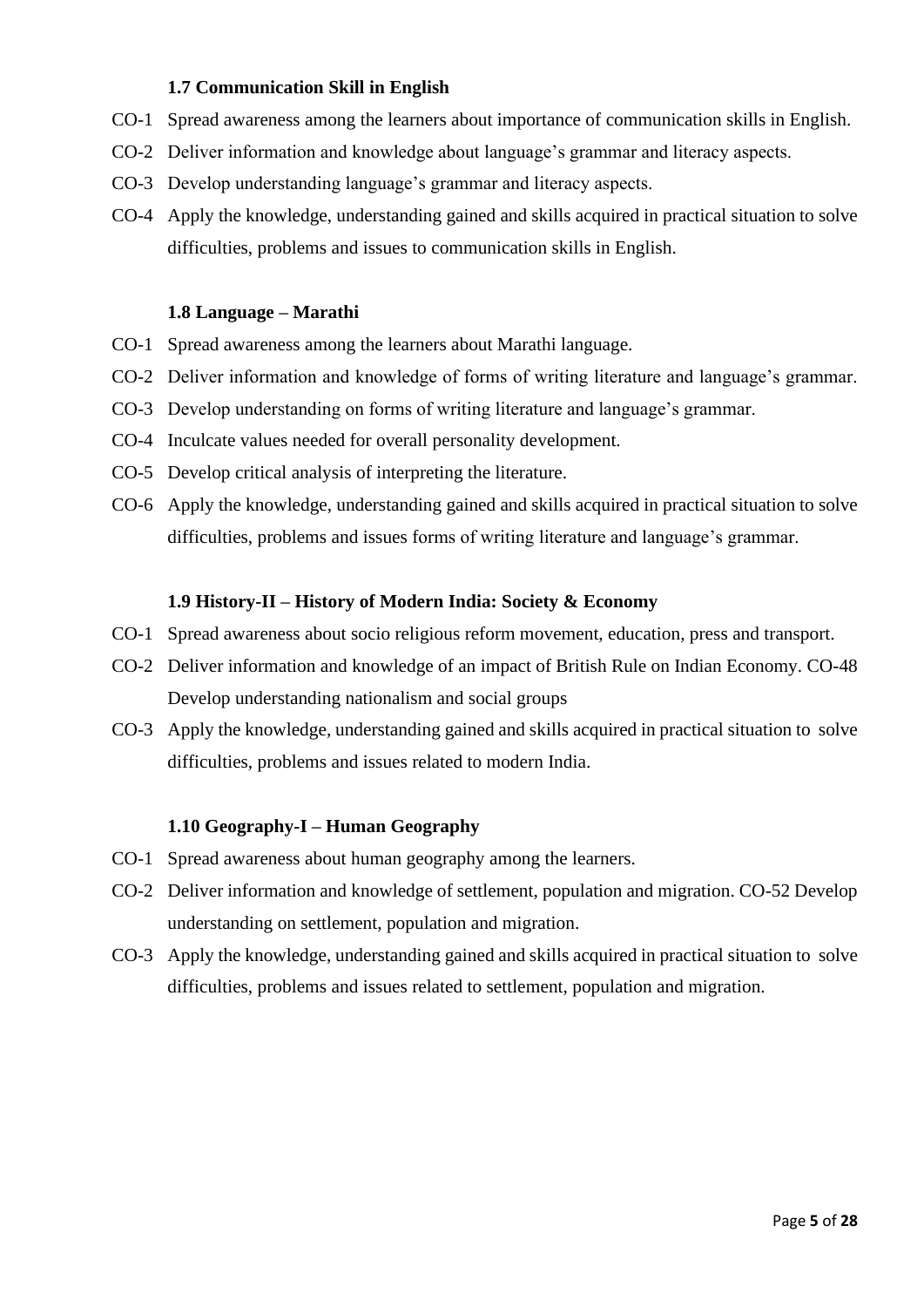# **Semester – III**

# **2.1 Foundation Course – II**

- CO-1 Spread awareness among the leaners about the human values, universal values and social issues of the nation and the world.
- CO-2 Deliver information and knowledge of the human values, universal values and social issues of the nation and the world.
- CO-3 Develop understanding on human values, universal values and social issues of the nation and the world.
- CO-4 Inculcate values of tolerance, peace and harmony among the learners. CO-58 Apply the knowledge, understanding gained and skills acquired in practical situation to solve difficulties, problems and issues related to human values, universal values and social issues of the nation and the world.

# **2.2 Book-Keeping & Accountancy**

- CO-1 Spread awareness among the leaners about basics and fundamentals of Book-Keeping & Accountancy.
- CO-2 Deliver information and knowledge of Types of account, Journal Book, Ledger Accounts, Subsidiary Books, Cash Book and Petty Cash Book.
- CO-3 Develop understanding on importance of double entry system.
- CO-4 Apply the knowledge, understanding gained and skills acquired in practical situation to solve difficulties, problems and issues fundamentals of Book-Keeping & Accountancy.

# **2.3 Economics-II**

- CO-1 Spread awareness among the learners about utility, production, costs & revenue and types of market.
- CO-2 Deliver information and knowledge of utility analysis, production analysis, costs and revenue and competitive market.
- CO-3 Develop understanding on utility analysis, production analysis, costs and revenue and competitive market.
- CO-4 Apply the knowledge, understanding gained and skills acquired in practical situation to solve difficulties, problems and issues related to utility analysis, production analysis, costs and revenue and competitive market.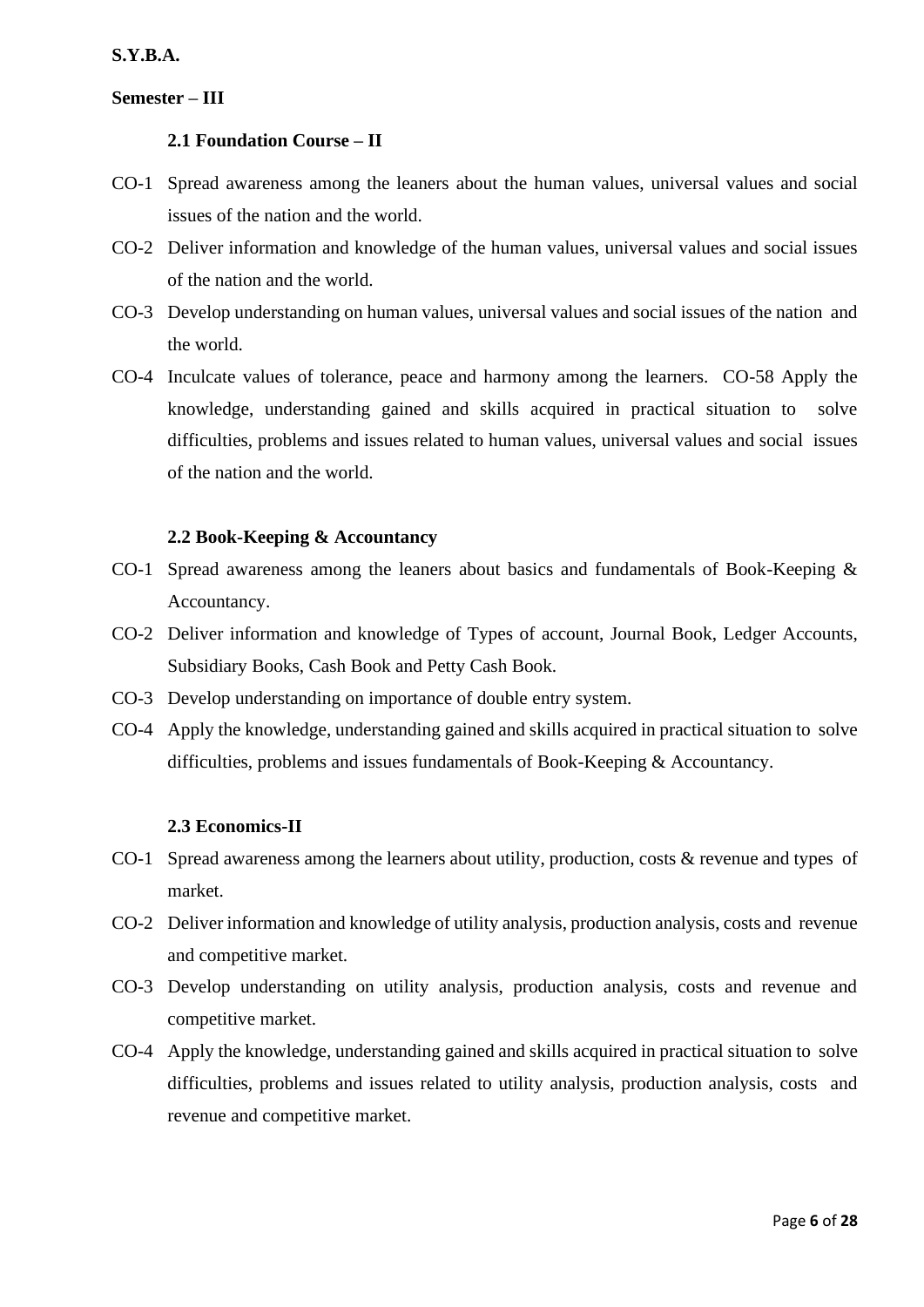# **2.4 History-II – Landmark in World History**

- CO-1 Spread awareness about transition of Europe from medieval to modern times.
- CO-2 Deliver information and knowledge of most significant events and personalities of the period.
- CO-3 Develop understanding on making of modern world.

CO-4 Apply the knowledge, understanding gained and skills acquired in practical situation to solve difficulties, problems and issues related to world history

# **2.5 History-III – Ancient India from Earliest Times to 1000 A.D.**

- CO-1 Spread awareness about different sources of Ancient Indian history.
- CO-2 Deliver information and knowledge of rich cultural heritage in India.
- CO-3 Develop understanding on political, socio-economic and cultural developments.
- CO-4 Apply the knowledge, understanding gained and skills acquired in practical situation to solve difficulties, problems and issues related to Ancient Indian History.

# **2.6 Geography-II – An Introduction to Climatology**

- CO-1 Spread awareness among the leaners about climatology.
- CO-2 Deliver information and knowledge of air pressure, atmospheric circulation, humidity, precipitation and climate and weather phenomena.
- CO-3 Develop understanding on air pressure, atmospheric circulation, humidity, precipitation and climate and weather phenomena.
- CO-4 Apply the knowledge, understanding gained and skills acquired in practical situation to solve difficulties, problems and issues related to air pressure, atmospheric circulation, humidity, precipitation and climate and weather phenomena.

# **2.7 Geography-III – Physical Geography of India**

- CO-1 Spread awareness among the learners about physical geography of India. CO-84 Deliver information and knowledge of drainage, climate, soil, natural vegetation, minerals and power resources.
- CO-2 Develop understanding on drainage, climate, soil, natural vegetation, minerals and power resources.
- CO-3 Apply the knowledge, understanding gained and skills acquired in practical situation to solve difficulties, problems and issues related to drainage, climate, soil, natural vegetation, minerals and power resources.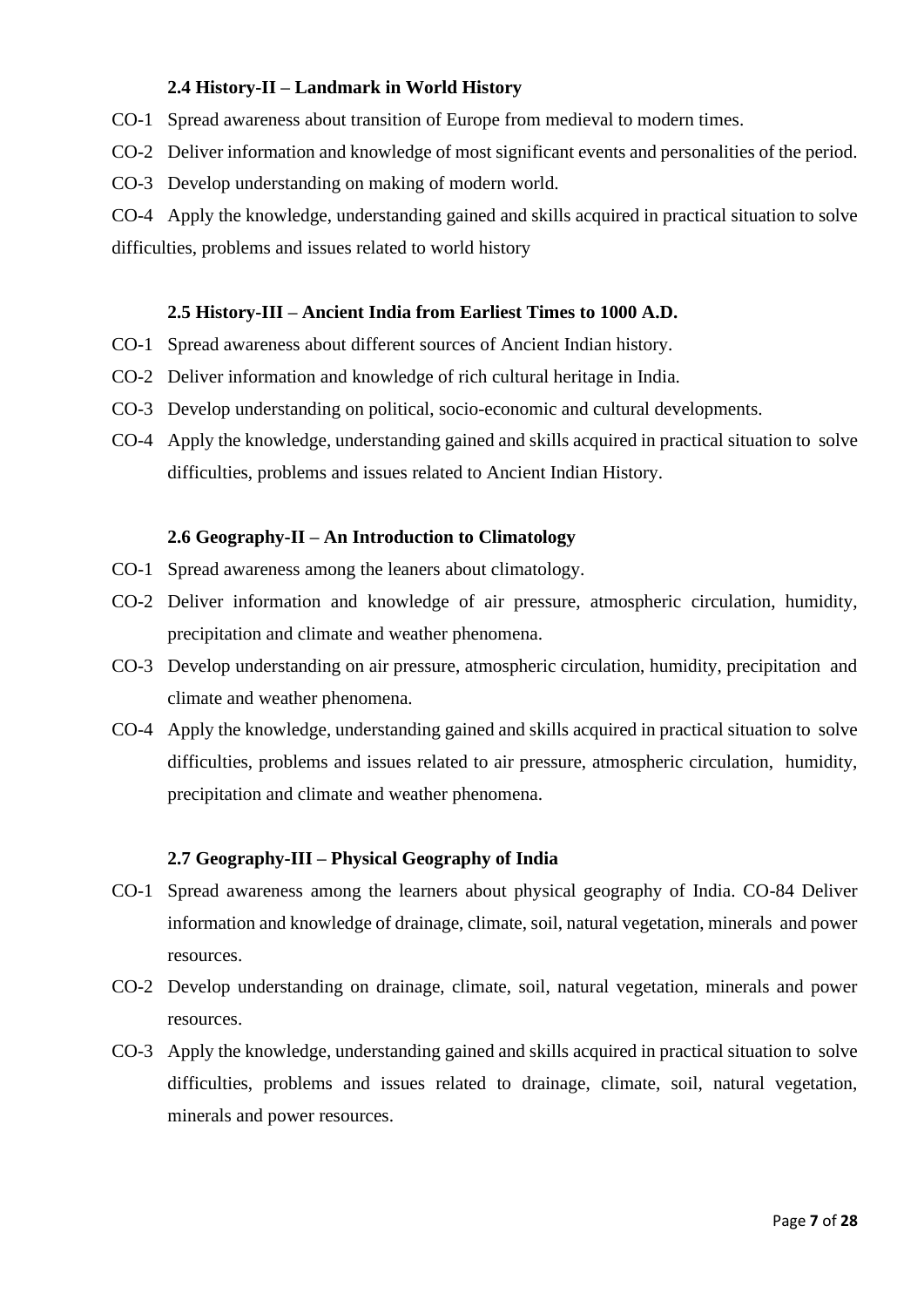# **2.8 Foundation Course – II**

- CO-1 Spread awareness among the leaners about the human values, universal values and social issues of the nation and the world.
- CO-2 Deliver information and knowledge of the human values, universal values and social issues of the nation and the world.
- CO-3 Develop understanding on human values, universal values and social issues of the nation and the world.
- CO-4 Inculcate values of tolerance, peace and harmony among the learners. CO-89 Apply the knowledge, understanding gained and skills acquired in practical situation to solve difficulties, problems and issues related to human values, universal values and social issues of the nation and the world.

# **2.9 Book-Keeping & Accountancy**

- CO-1 Spread awareness among the learners about accounting errors, BRS, Depreciation and Trial Balance.
- CO-2 Deliver information and knowledge on rectification of errors, Bank Reconciliation Statement, Depreciation, Trial Balance and final accounts.
- CO-3 Develop understanding on closing entries, Trading & Profit & Loss A/c and Balance Sheet.
- CO-4 Apply the knowledge, understanding gained and skills acquired in practical situation to solve difficulties, problems and issues related to accounting errors and final accounts of a Trader.

# **2.10 Economics-III**

- CO-1 Spread awareness among the learners about money, money market, the goods market and monetary & fiscal policy.
- CO-2 Deliver information and knowledge of money, money market, the goods market and monetary & fiscal policy.
- CO-3 Develop understanding on money, money market, the goods market and monetary & fiscal policy.
- CO-4 Apply the knowledge, understanding gained and skills acquired in practical situation to solve difficulties, problems and issues related to money, money market, the goods market and monetary & fiscal policy.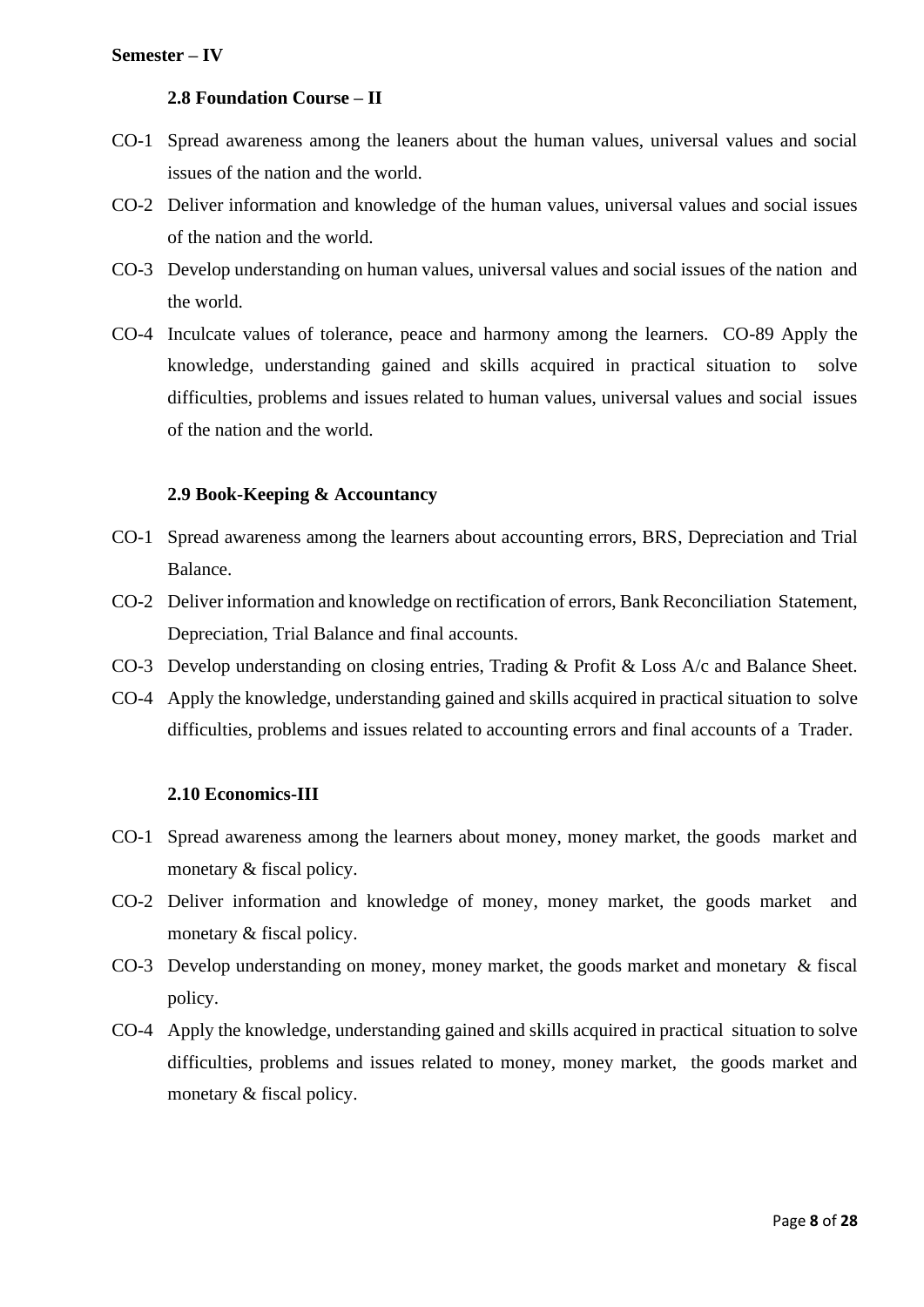# **2.11 History-II - Landmark of World History**

- CO-1 Spread awareness about Inter War period.
- CO-2 Deliver information and knowledge of rise of Dictatorships, World War II Nationalist Movements in Asia.
- CO-3 Develop understanding on work of Kemal Pasha, Reza Shah, Mahatma Gandhi and related personalities.
- CO-4 Apply the knowledge, understanding gained and skills acquired in practical situation to solve difficulties, problems and issues related to landmark of world history.

# **2.12 History-III – Ancient India from Earliest Times to 1000 A.D.**

- CO-1 Spread awareness about major Dynasties in Ancient India.
- CO-2 Deliver information and knowledge of Mauryan and Post-Mauryan period, Gupta and post Gupta's period and major Dynasties of Deccan and south India.
- CO-3 Develop understanding on Mauryan and Post-Mauryan period, Gupta and post Gupta's period and major Dynasties of Deccan and south India.
- CO-4 Apply the knowledge, understanding gained and skills acquired in practical situation to solve difficulties, problems and issues related in Indian History to 1000 A.D.

# **2.13 Geography-II- Introduction to Oceanography**

- CO-1 Spread awareness among the learners about nature of oceanography. CO-113 Deliver information and knowledge of bottom relief and ocean water, movements of ocean water and man & ocean.
- CO-2 Develop understanding on bottom relief and ocean water, movements of ocean water and man & ocean.
- CO-3 Apply the knowledge, understanding gained and skills acquired in practical situation to solve difficulties, problems and issues related to bottom relief and ocean water, movements of ocean water and man & ocean.

# **2.14 Geography-III- Agriculture Geography of India**

- CO-1 Spread awareness among the learners about agriculture geography of India.
- CO-2 Deliver information and knowledge of Indian agriculture, green revolution and recent trends in agriculture.
- CO-3 Develop understanding Indian agriculture, green revolution and recent trends in agriculture.
- CO-4 Apply the knowledge, understanding gained and skills acquired in practical situation to solve difficulties, problems and issues of agriculture geography of India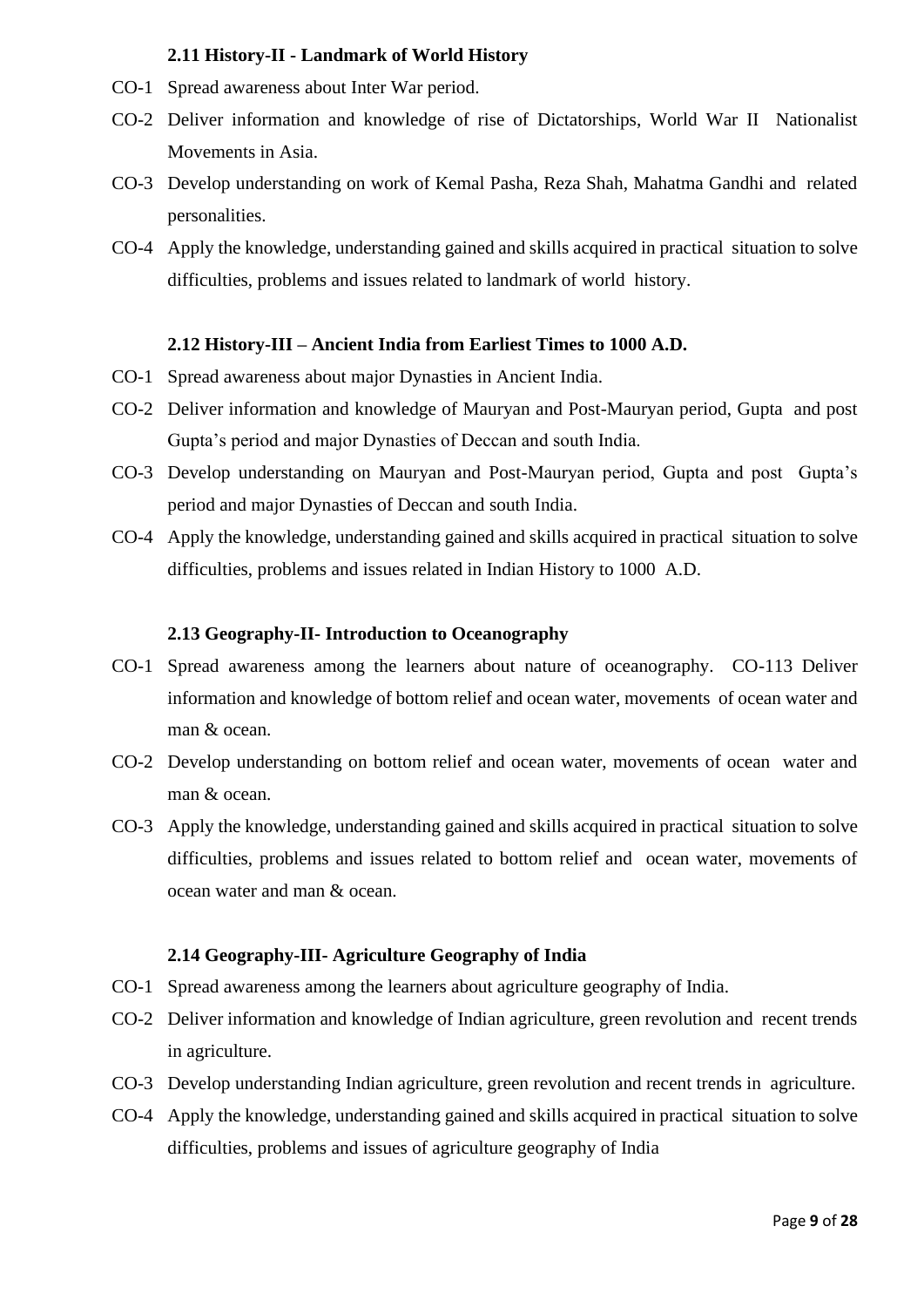# **3 T.Y.B.A. (Economics)**

# **Semester – V**

# **3.1 Micro-Economics- III**

- CO-1 Spread awareness among learners about microeconomic theory. CO-121 Deliver information and knowledge of monopoly, game theory, oligopoly and general equilibrium & welfare economics
- CO-2 Develop understanding on monopoly, game theory, oligopoly and general equilibrium & welfare economics
- CO-3 Apply the knowledge, understanding gained and skills acquired in practical situation to solve difficulties, problems and issues related to monopoly, game theory, oligopoly and general equilibrium & welfare economics

# **3.2 Economics of Development**

- CO-1 Spread awareness among learners about concept related to economic growth & development.
- CO-2 Deliver information and knowledge of economic growth & development, issues in development process, inequality, poverty and development and technology & economic development.
- CO-3 Develop understanding on economic growth & development, issues in development process, inequality, poverty and development and technology & economic development.
- CO-4 Apply the knowledge, understanding gained and skills acquired in practical situation to solve difficulties, problems and issues related to economic growth & development, issues in development process, inequality, poverty and development and technology & economic development.

#### **3.3 Industrial & Labour Economics**

- CO-1 Spread awareness among the learners about the structure of the Indian industrial sector and policies governing.
- CO-2 Deliver information and knowledge of industrial economics, industrial location and problem of regional imbalance, industrial productivity & industrial sickness and industrial development in India.
- CO-3 Develop understanding on of industrial economics, industrial location and problem of regional imbalance, industrial productivity & industrial sickness and industrial development in India.
- CO-4 Apply the knowledge, understanding gained and skills acquired in practical situation to solve difficulties, problems and issues related to of industrial economics, industrial location and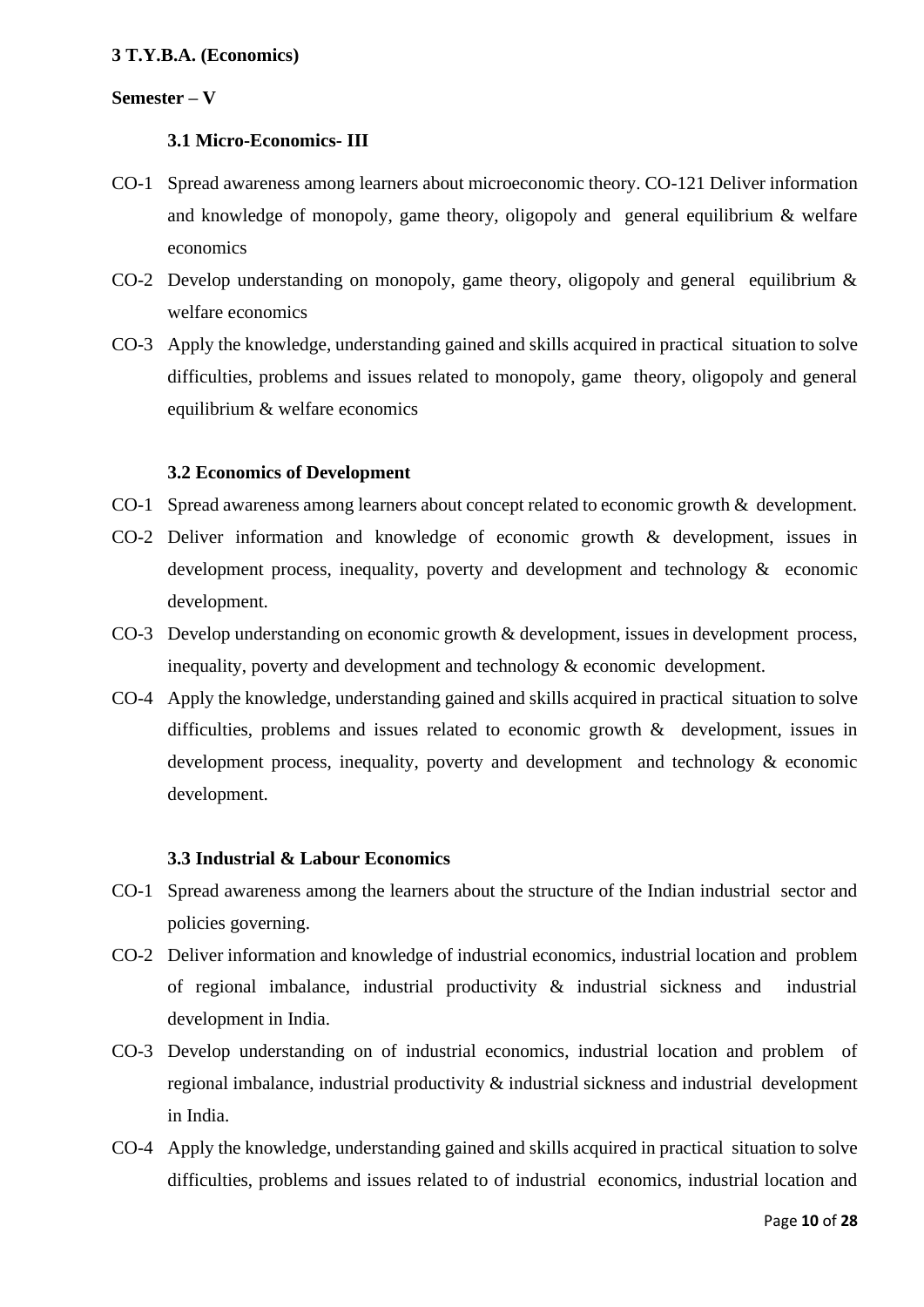problem of regional imbalance, industrial productivity & industrial sickness and industrial development in India.

# **3.4 Research Methodology**

- CO-1 Spread awareness among the learners about economic research based on qualitative and quantitative data.
- CO-2 Deliver information and knowledge of elements of research methodology, sources of data and processing & analysis of data
- CO-3 Develop understanding on elements of research methodology, sources of data and processing & analysis of data
- CO-4 Apply the knowledge, understanding gained and skills acquired in practical situation to solve difficulties, problems and issues related to elements of research methodology, sources of data and processing & analysis of data.

# **3.5 Environmental Economics**

- CO-1 Spread awareness among the learners about environmental problems. CO-137 Deliver information and knowledge of environmental economics, environmental policy, environmental improvement benefits and environmental problems.
- CO-2 Develop understanding on environmental economics, environmental policy, environmental improvement benefits and environmental problems.
- CO-3 Apply the knowledge, understanding gained and skills acquired in practical situation to solve difficulties, problems and issues related to environmental economics, environmental policy, environmental improvement benefits and environmental problems.

# **3.6 History of Economic Thought**

- CO-1 Spread awareness among the learners about celebrated economists and their contributions.
- CO-2 Deliver information and knowledge of economists from classical period, Marginalist, Keynesian Ideas and post Keynesian development.
- CO-3 Develop understanding about the work done by economists from classical period, Marginalist, Keynesian Ideas and post Keynesian development.
- CO-4 Apply the knowledge, understanding gained and skills acquired in practical situation to solve difficulties, problems and issues related to economists from classical period, Marginalist, Keynesian Ideas and post Keynesian development.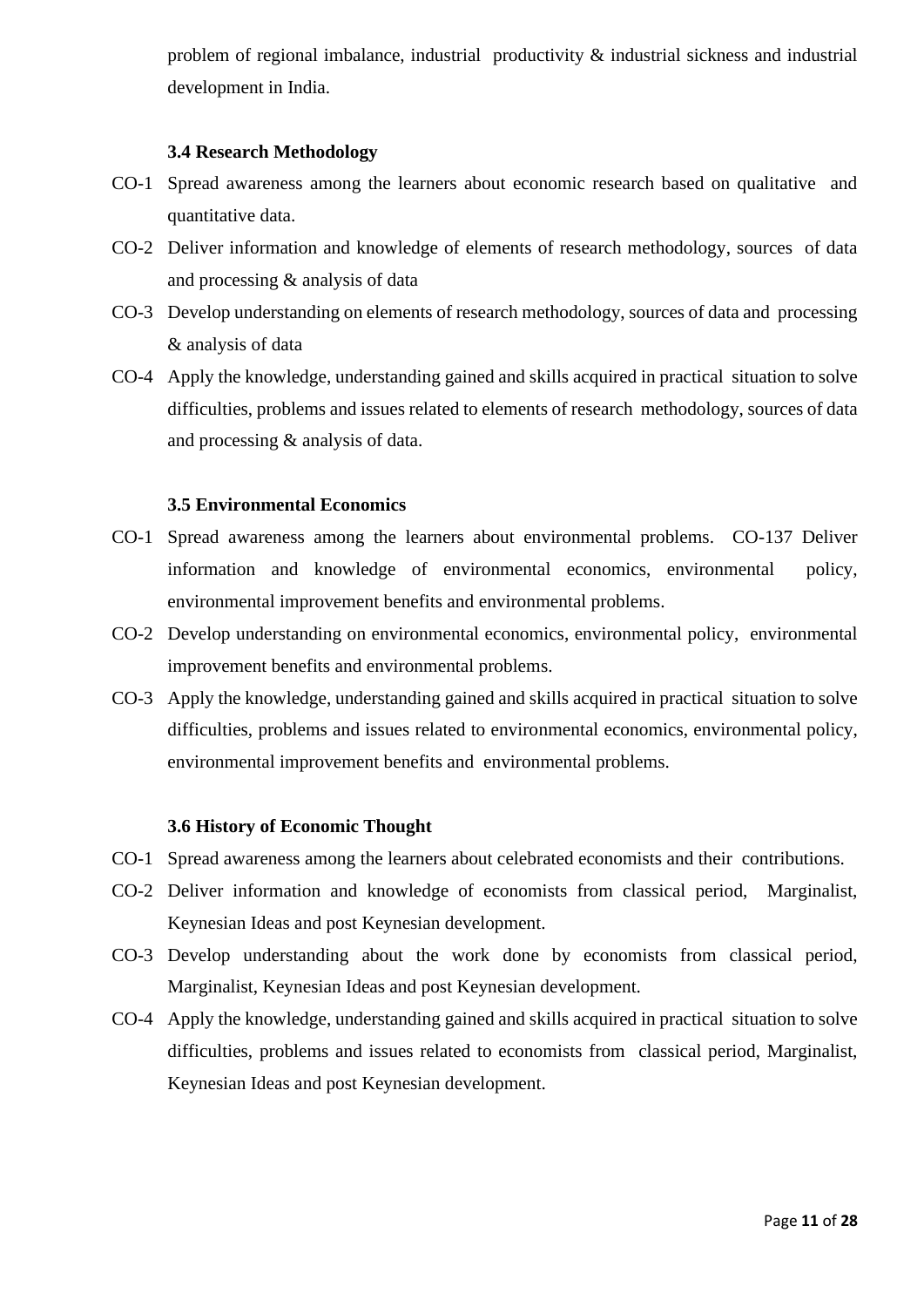# **Semester – VI**

### **3.7 Micro-Economics- III**

- CO-1 Spread awareness among the learners about formal modelling of macroeconomic theory with analytical tools.
- CO-2 Deliver information and knowledge of Goods market in open economy, financial market, exchange rate regimes & exchange rate crisis and international monetary history.
- CO-3 Develop understanding on Goods market in open economy, financial market, exchange rate regimes & exchange rate crisis and international monetary history. CO-147 Apply the knowledge, understanding gained and skills acquired in practical situation to solve difficulties, problems and issues related to Goods market in open economy, financial market, exchange rate regimes & exchange rate crisis and international monetary history.

### **3.8 International Economics**

- CO-1 Spread awareness among the learners about composition, direction and consequences of international trade.
- CO-2 Deliver information and knowledge of modern theories of international trade, importance of trade & recent trends and trade policy & regionalism.
- CO-3 Develop understanding on modern theories of international trade, importance of trade & recent trends and trade policy & regionalism.
- CO-4 Apply the knowledge, understanding gained and skills acquired in practical situation to solve difficulties, problems and issues related to modern theories of international trade, importance of trade & recent trends and trade policy & regionalism.

### **3.9 Industrial & Labour Economics**

- CO-1 Spread awareness among the learners about issues pertaining to the labour market, wage policy and trade unions.
- CO-2 Deliver information and knowledge of Indian Labour Market, Trade unionism, industrial relations and labour welfare and social security.
- CO-3 Develop understanding on Indian Labour Market, Trade unionism, industrial relations and labour welfare and social security.
- CO-4 Apply the knowledge, understanding gained and skills acquired in practical situation to solve difficulties, problems and issues related to Indian Labour Market, Trade unionism, industrial relations and labour welfare and social security.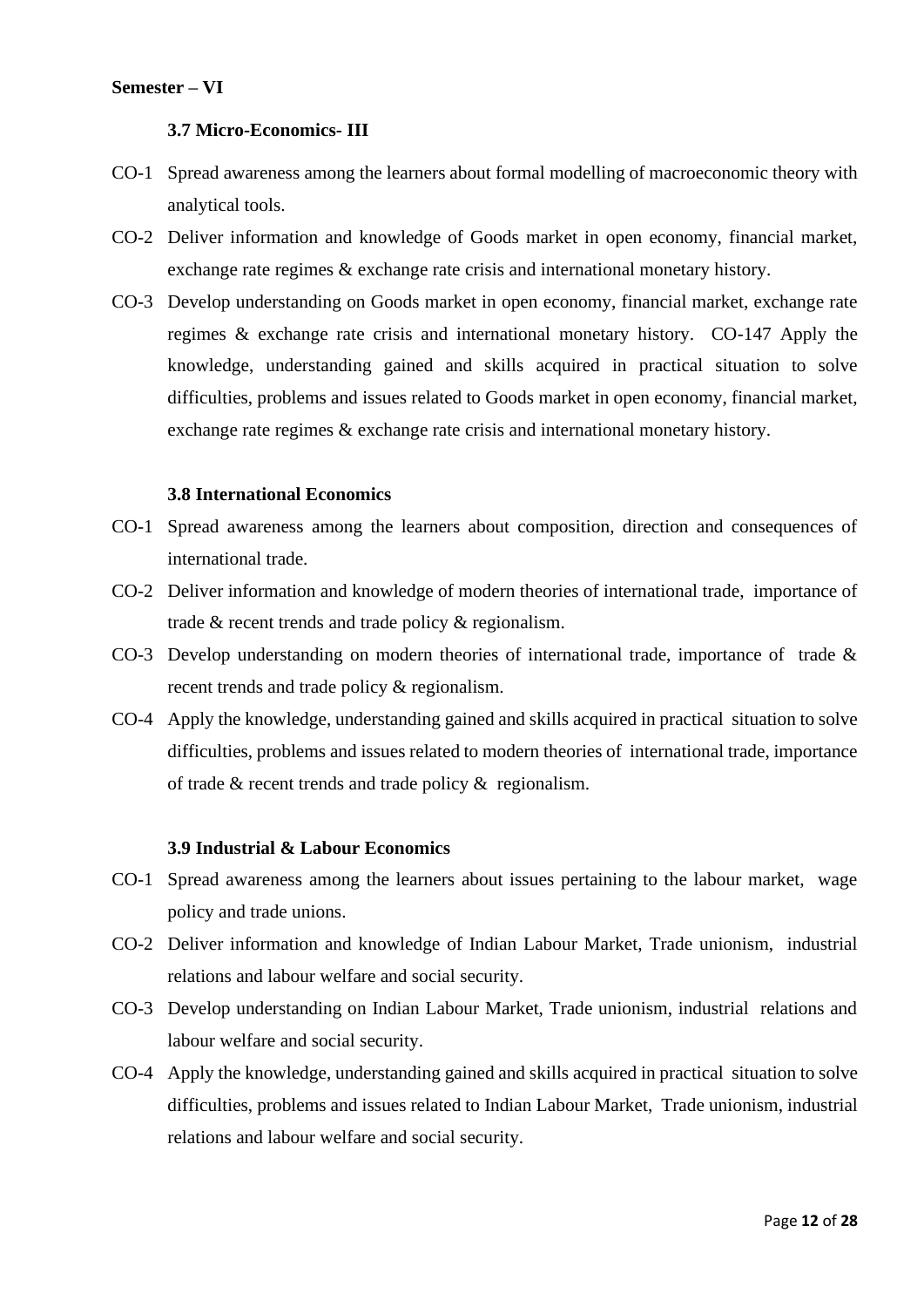### **3.10 Research Methodology**

- CO-1 Spread awareness among the learner about various skills in conducting economic research.
- CO-2 Deliver information and knowledge of statistical applications in research, index numbers, hypothesis and research report writing
- CO-3 Develop understanding on statistical applications in research, index numbers, hypothesis and research report writing
- CO-4 Apply the knowledge, understanding gained and skills acquired in practical situation to solve difficulties, problems and issues related to statistical applications in research, index numbers, hypothesis and research report writing.

### **3.11 Development Theory & Experience**

- CO-1 Spread awareness among the learners about demographic concepts and their evolution during the process of development.
- CO-2 Deliver information and knowledge of demography & development, structural transformation, land, labour and credit market and the environment & development.
- CO-3 Develop understanding on demography & development, structural transformation, land, labour and credit market and the environment & development.
- CO-4 Apply the knowledge, understanding gained and skills acquired in practical situation to solve difficulties, problems and issues related to demography & development, structural transformation, land, labour and credit market and the environment & development.

# **3.12 International Trade, Policy and Practice**

- CO-1 Spread awareness among the learners about changing phase of international trade, policy and practice.
- CO-2 Deliver information and knowledge of emerging new international economic order, international financial institutions and international debts problem and role of foreign capital flow.
- CO-3 Develop understanding on emerging new international economic order, international financial institutions and international debts problem and role of foreign capital flow.
- CO-4 Apply the knowledge, understanding gained and skills acquired in practical situation to solve difficulties, problems and issues related to emerging new international economic order, international financial institutions and international debts problem and role of foreign capital flow.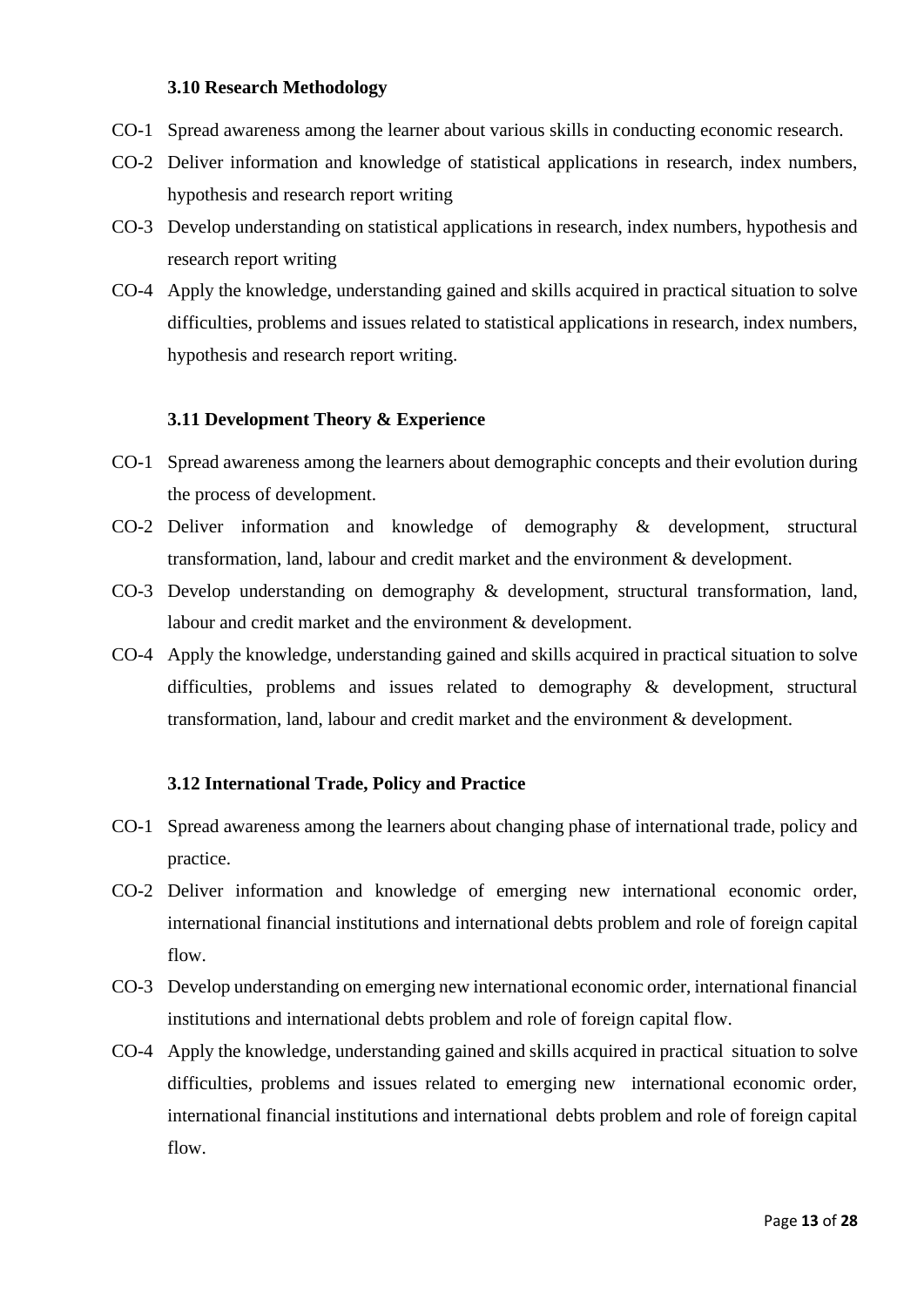# **T.Y.B.A. (History)**

# **Semester – V**

### **4.1 History of Medieval India (1000-1526)**

- CO-1 Spread awareness among the learners about history of early medieval India. CO-169 Deliver information and knowledge of Delhi Sultanate, Vijayanagar & Bahamani Kingdom.
- CO-2 Develop understanding on foundation, expansion, administrative structure and decline of Delhi Sultanate and emergence of Vijayanagar & Bahamany Kingdom.
- CO-3 Apply the knowledge, understanding gained and skills acquired in practical situation to solve difficulties, problems and issues related to foundation, expansion, administrative structure and decline of Delhi Sultanate and emergence of Vijayanagar & Bahamany Kingdom.

### **4.2 History of Modern Maharashtra (1848-1960)**

- CO-1 Spread awareness among the learners about regional history, political & socio economic development.
- CO-2 Deliver information and knowledge of beginning of British Rule, Socio-economic awakening, political development in Maharashtra and emergence of new forces. CO-174 Develop understanding on British Rule, Socio-economic awakening, political development in Maharashtra and emergence of new forces.
- CO-3 Apply the knowledge, understanding gained and skills acquired in practical situation to solve difficulties, problems and issues related to British Rule, Socio economic awakening, political development in Maharashtra and emergence of new forces.

# **4.3 Introduction to Archaeology**

- CO-1 Spread awareness among the learners about Indian Archaeology, Epigraphy and importance of Numismatics.
- CO-2 Deliver information and knowledge of methods of archaeology, Indian epigraphy and Indian scripts.
- CO-3 Develop understanding on methods of archaeology, Indian epigraphy and Indian scripts.
- CO-4 Apply the knowledge, understanding gained and skills acquired in practical situation to solve difficulties, problems and issues related to methods of archaeology, Indian epigraphy and Indian scripts.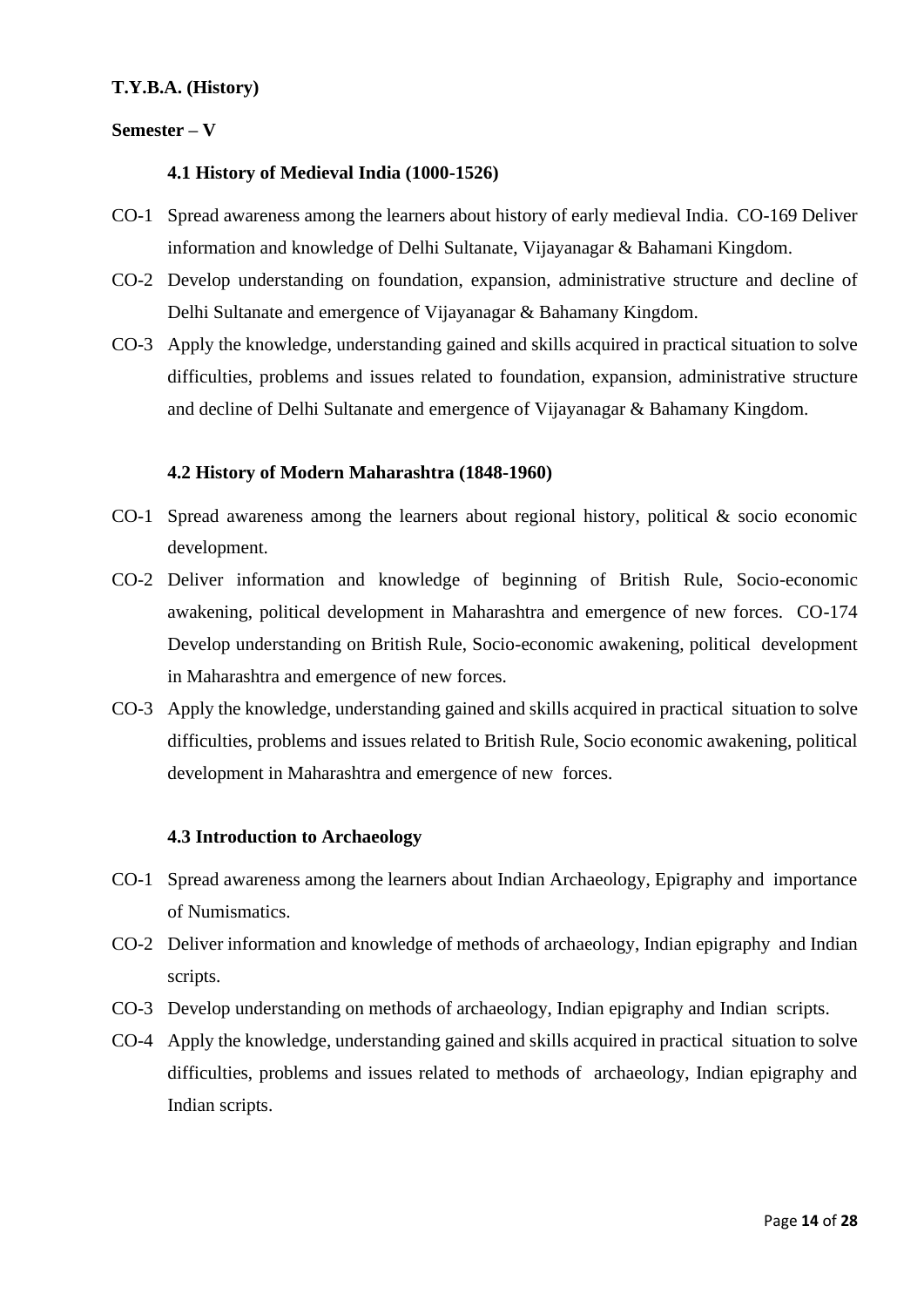# **4.4 History of Maratha (1600-1707)**

- CO-1 Spread awareness among the learners about history of Maratha. CO-181 Deliver information and knowledge of Maratha History, establishment of Swarajya and administration during the Royal period.
- CO-2 Develop understanding on Maratha History, establishment of Swarajya and administration during the Royal period.
- CO-3 Apply the knowledge, understanding gained and skills acquired in practical situation to solve difficulties, problems and issues related to Maratha History, establishment of Swarajya and administration during the Royal period.

#### **4.5 History of Contemporary World**

- CO-1 Spread awareness among the learners about major events of Post-World War II.
- CO-2 Deliver information and knowledge of cold war, Europe, USSR and U.S.A., movement for equal rights and major trend of globalisation, sustainable development and women's liberalisation movement.
- CO-3 Develop understanding on cold war, Europe, USSR and U.S.A., movement for equal rights and major trend of globalisation, sustainable development and women's liberalisation movement.
- CO-4 Apply the knowledge, understanding gained and skills acquired in practical situation to solve difficulties, problems and issues related to cold war, Europe, USSR and U.S.A., movement for equal rights and major trend of globalisation, sustainable development and women' s liberalisation movement.

#### **4.6 Research Methodology & Sources of History**

- CO-1 Spread awareness among the learners about research methodology in history. CO-189 Deliver information and knowledge of sources of history, research methods and sources for writing India History.
- CO-2 Develop understanding on sources of history, research methods and sources for writing India History.
- CO-3 Apply the knowledge, understanding gained and skills acquired in practical situation to solve difficulties, problems and issues related to sources of history, research methods and sources for writing India History.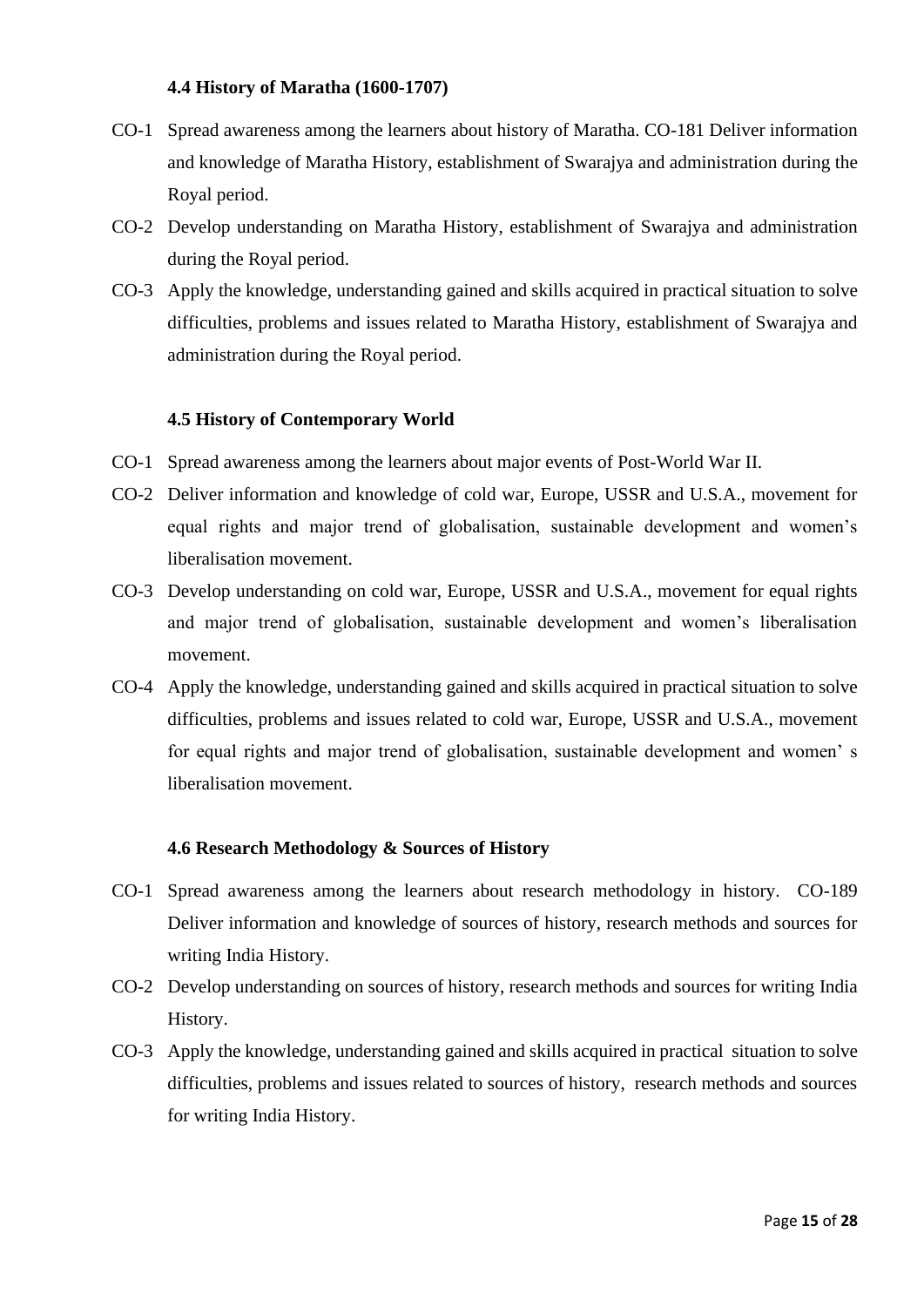# **Semester – VI**

# **4.7 History of Medieval India (1526-1707)**

- CO-1 Spread awareness among the learners about history of medieval India since emergence of Mughal rule.
- CO-2 Deliver information and knowledge of rise of Maratha power. CO-194 Develop understanding administration of Mughal Empire.
- CO-3 Apply the knowledge, understanding gained and skills acquired in practical situation to solve difficulties, problems and issues related to Mughals.

# **4.8 History of Contemporary India (1947-2000)**

- CO-1 Spread awareness among the learners about socio-economic changes and progress in science and technology in India.
- CO-2 Deliver information and knowledge political development in India after independence.
- CO-3 Develop understanding about process of making Constitution and reorganization of Indian States.
- CO-4 Apply the knowledge, understanding gained and skills acquired in practical situation to solve difficulties, problems and issues related to Constitution and reorganization of Indian States.

#### **4.9 Introduction to Museology & Archival Science**

- CO-1 Spread awareness about management of Archives.
- CO-2 Deliver information and knowledge of role of museum in preservation of heritage.
- CO-3 Develop understanding on importance of Archival Science in the study of history.
- CO-4 Apply the knowledge, understanding gained and skills acquired in practical situation to solve difficulties, problems and issues related to career in various museum and Archives in India and abroad.

# **4.10 History of Maratha (1707-1818)**

- CO-1 Spread awareness about process that led to expansion of the Maratha power.
- CO-2 Deliver information and knowledge of contribution of Maratha in the national politics.
- CO-3 Develop understanding on society and culture in Maharashtra.
- CO-4 Apply the knowledge, understanding gained and skills acquired in practical situation to solve difficulties, problems and issues Maratha history.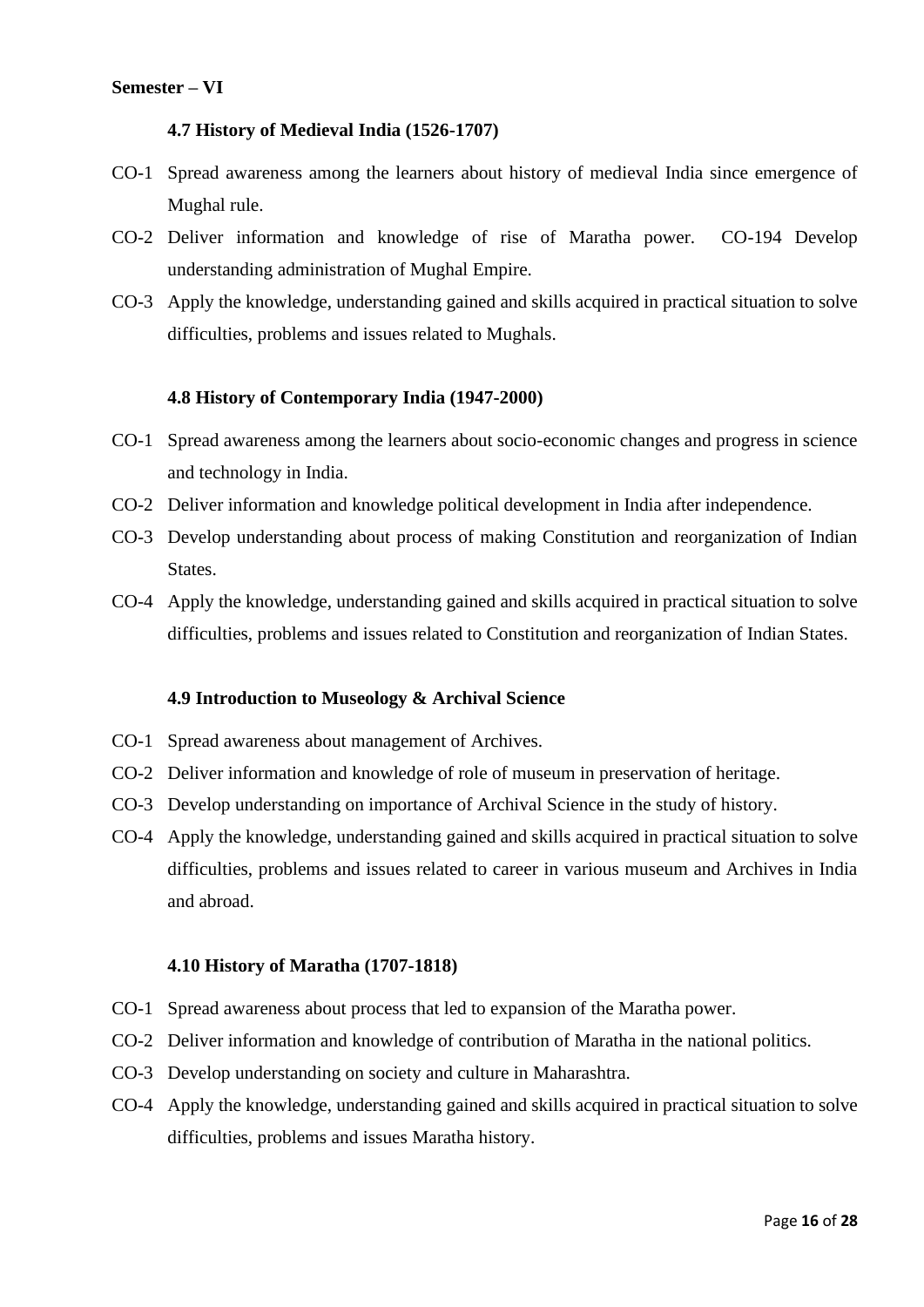# **4.11 History of Asia (1945-2000)**

- CO-1 Spread awareness about major changes that occurred in Asia after World War II
- CO-2 Deliver information and knowledge of trends that emerged in Asia.
- CO-3 Develop understanding on Asian Nations control on West.
- CO-4 Apply the knowledge, understanding gained and skills acquired in practical situation to solve difficulties, problems and issues related to history of Asia.

#### **4.12 Research Methodology & Sources of History**

- CO-1 Spread awareness about basics of research methodology in history.
- CO-2 Deliver information and knowledge of new trends and approaches in history writing.
- CO-3 Develop understanding on kinds of sources of history and its interpretation.
- CO-4 Apply the knowledge, understanding gained and skills acquired in practical situation to solve difficulties, problems and issues research methodology & historical sources.

### **5 T.Y.B.A. (History & Geography)**

### **Semester – V**

#### **5.1 History of Medieval India (1000-1526)**

- CO-1 Spread awareness among the learners about history of early medieval India.
- CO-2 Deliver information and knowledge of Delhi Sultanate, Vijayanagar & Bahamani Kingdom.
- CO-3 Develop understanding on foundation, expansion, administrative structure and decline of Delhi Sultanate and emergence of Vijayanagar & Bahamany Kingdom.
- CO-4 Apply the knowledge, understanding gained and skills acquired in practical situation to solve difficulties, problems and issues related to foundation, expansion, administrative structure and decline of Delhi Sultanate and emergence of Vijayanagar & Bahamany Kingdom.

#### **5.2 History of Modern Maharashtra (1848-1960)**

- CO-1 Spread awareness among the learners about regional history, political & socio-economic development.
- CO-2 Deliver information and knowledge of beginning of British Rule, Socio-economic awakening, political development in Maharashtra and emergence of new forces.
- CO-3 Develop understanding on British Rule, Socio-economic awakening, political development in Maharashtra and emergence of new forces.
- CO-4 Apply the knowledge, understanding gained and skills acquired in practical situation to solve difficulties, problems and issues related to British Rule, Socio economic awakening, political development in Maharashtra and emergence of new forces.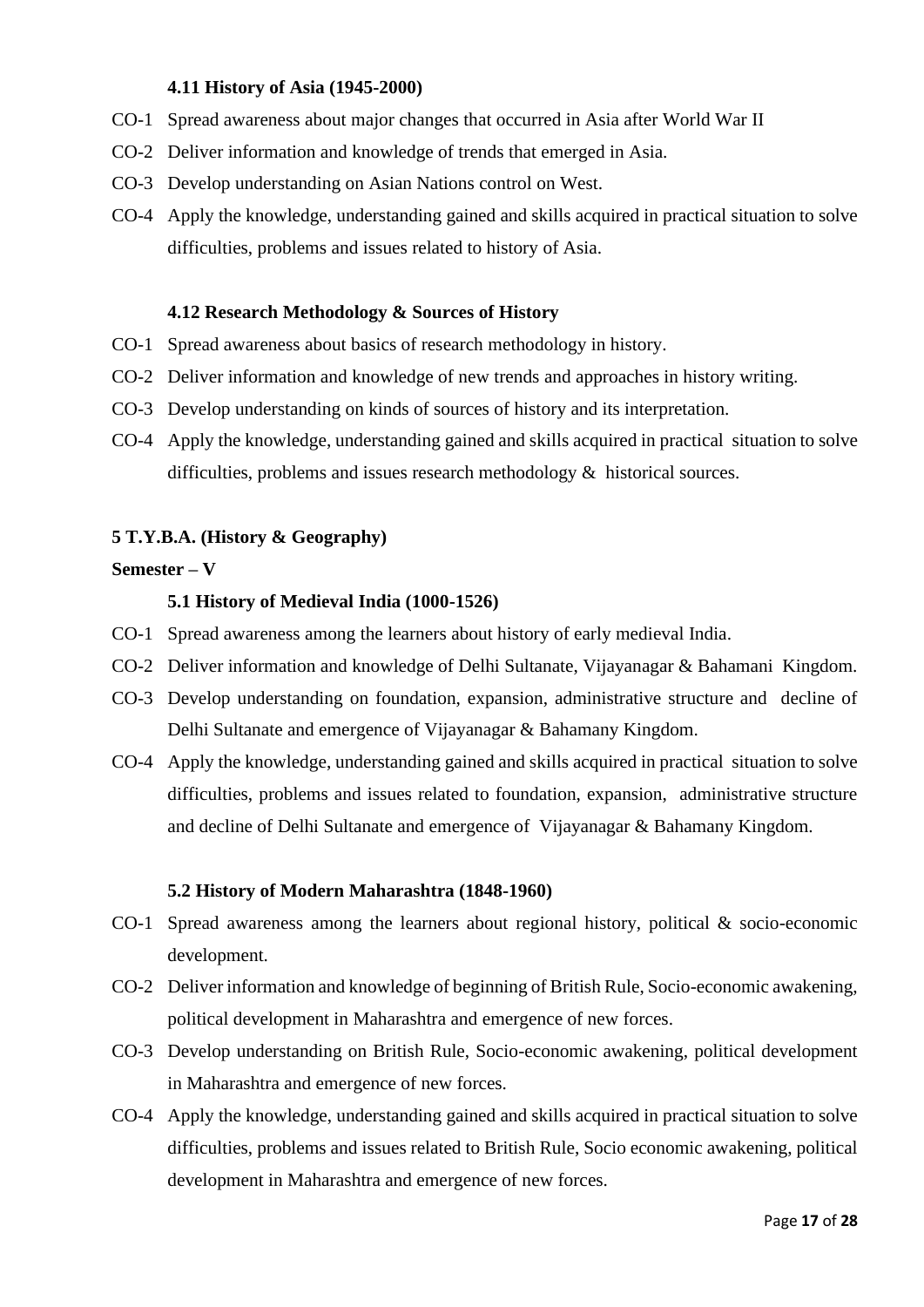### **5.3 Introduction to Archaeology**

- CO-1 Spread awareness among the learners about Indian Archaeology, Epigraphy and importance of Numismatics.
- CO-2 Deliver information and knowledge of methods of archaeology, Indian epigraphy and Indian scripts.
- CO-3 Develop understanding on methods of archaeology, Indian epigraphy and Indian scripts.
- CO-4 Apply the knowledge, understanding gained and skills acquired in practical situation to solve difficulties, problems and issues related to methods of archaeology, Indian epigraphy and Indian scripts.

# **5.4 Geography of Settlement Paper-IV**

- CO-1 Spread awareness among the learners about settlement geography.
- CO-2 Deliver information and knowledge of geography of rural settlement and urban settlements
- CO-3 Develop understanding on rural settlement in India and urban settlement in India.
- CO-4 Apply the knowledge, understanding gained and skills acquired in practical situation to solve difficulties, problems and issues related to rural and urban settlement.

### **5.5 Geography of Maharashtra – V**

- CO-1 Spread awareness about geographical setting of Maharashtra
- CO-2 Deliver information and knowledge of natural & human resources, agriculture, fishing & livestock resources, industries, trade and transport.
- CO-3 Develop understanding on natural & human resources, agriculture, fishing & livestock resources, industries, trade and transport.
- CO-4 Apply the knowledge, understanding gained and skills acquired in practical situation to solve difficulties, problems and issues related to natural  $\&$  human resources, agriculture, fishing  $\&$ livestock resources, industries, trade and transport.

#### **5.6 Tools & Techniques in Geography for Spatial Analysis-I Paper VI (Practical)**

- CO-1 Spread awareness about tools and techniques of geography for spatial analysis among the leaners.
- CO-2 Deliver information and knowledge of map projection, basics about map, survey of India toposheets, thematic map and use of computer in geographical data representation.
- CO-3 Develop understanding on map projection, basics about map, survey of India toposheets, thematic map and use of computer in geographical data representation.
- CO-4 Apply the knowledge, understanding gained and skills acquired in practical situation to solve difficulties, problems and issues realted to map projection, basics about map, survey of India toposheets, thematic map and use of computer in geographical data representation.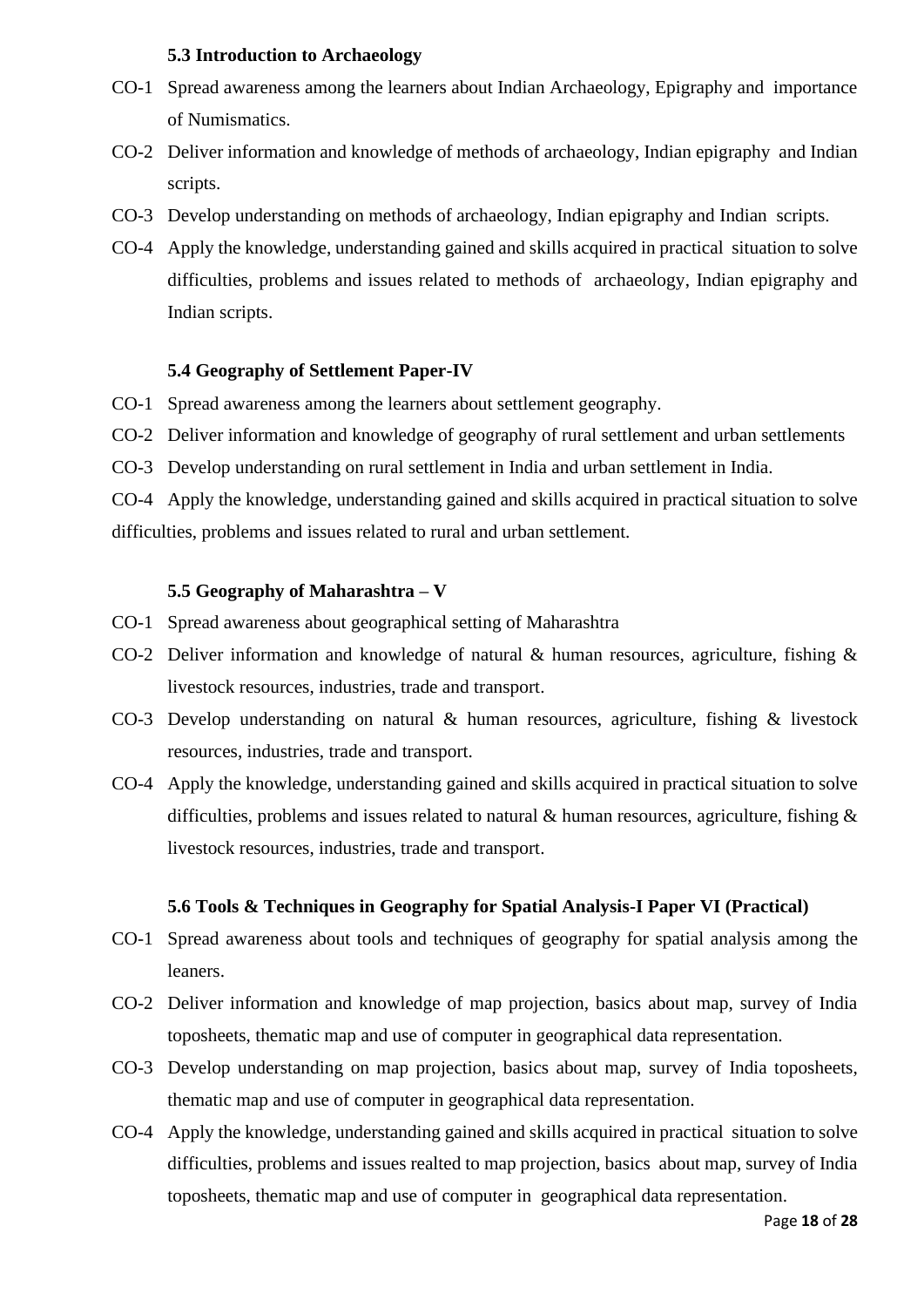# **5.7 History of Medieval India (1526-1707)**

- CO-1 Spread awareness among the learners about history of medieval India since emergence of Mughal rule.
- CO-2 Deliver information and knowledge of rise of Maratha power. CO-242 Develop understanding administration of Mughal Empire.
- CO-3 Apply the knowledge, understanding gained and skills acquired in practical situation to solve difficulties, problems and issues related to Mughals.

### **5.8 History of Contemporary India (1947-2000)**

- CO-1 Spread awareness among the learners about socio-economic changes and progress in science and technology in India.
- CO-2 Deliver information and knowledge political development in India after independence.
- CO-3 Develop understanding about process of making Constitution and reorganization of Indian States.
- CO-4 Apply the knowledge, understanding gained and skills acquired in practical situation to solve difficulties, problems and issues related to Constitution and reorganization of Indian States.

#### **5.9 Introduction to Museology & Archival Science**

- CO-1 Spread awareness about management of Archives.
- CO-2 Deliver information and knowledge of role of museum in preservation of heritage.
- CO-3 Develop understanding on importance of Archival Science in the study of history.
- CO-4 Apply the knowledge, understanding gained and skills acquired in practical situation to solve difficulties, problems and issues related to career in various museum and Archives in India and abroad.

#### **5.10 Environmental Geography-IV**

- CO-1 Spread awareness among the learners about environmental geography.
- CO-2 Deliver information and knowledge of ecosystem and biodiversity.
- CO-3 Develop understanding about environmental challenges in India, sustainable development and environmental management.
- CO-4 Apply the knowledge, understanding gained and skills acquired in practical situation to solve difficulties, problems and issues related to environmental geography.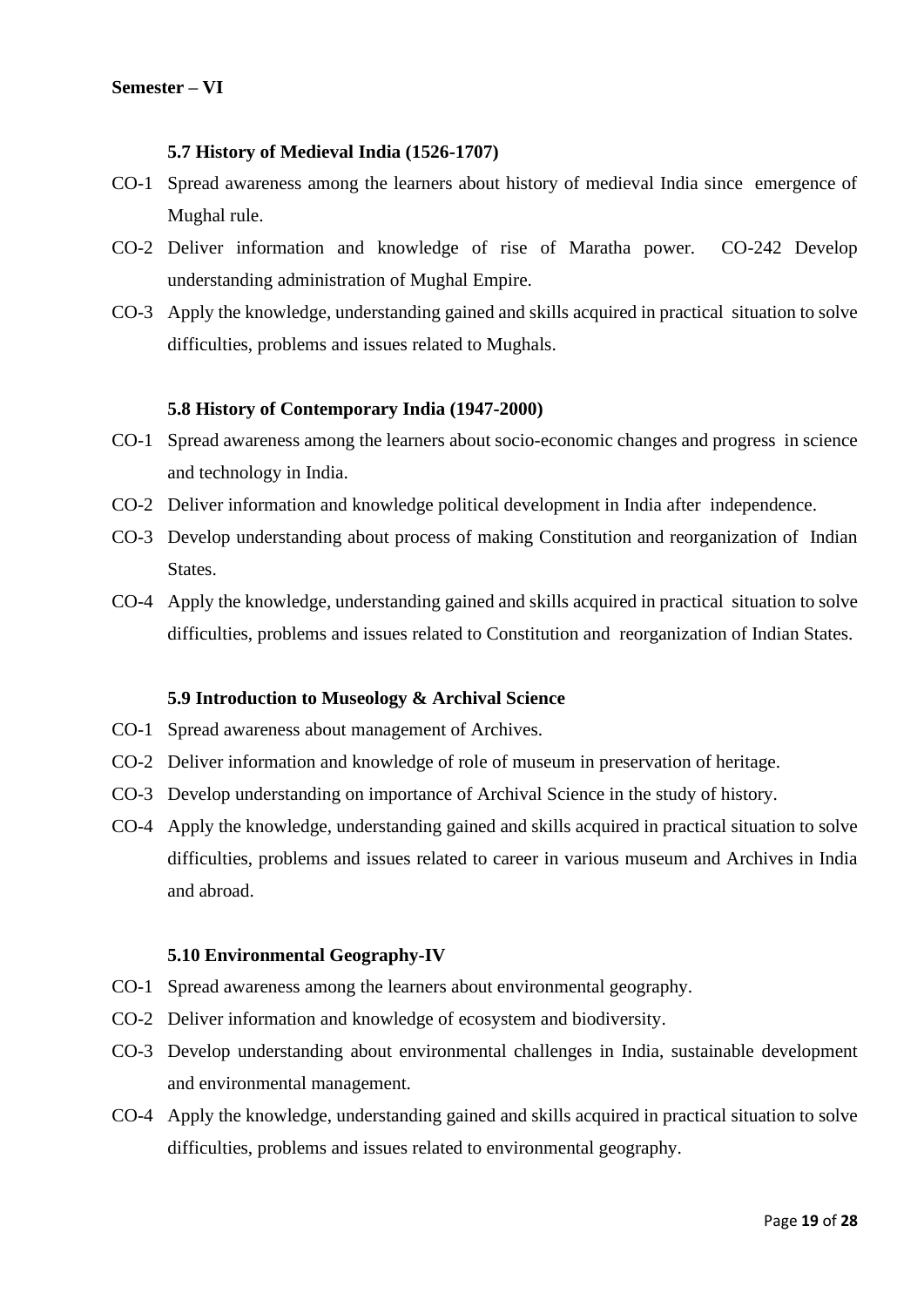# **5.11 Geography of Tourism and Recreation – V**

- CO-1 Spread awareness among the learners about tourism geography.
- CO-2 Deliver information and knowledge types & impact of tourism and infrastructural and ancillary services.
- CO-3 Develop understanding about planning of tourism & organization and the potential tourism sectors in Maharashtra & tourism policy.
- CO-4 Apply the knowledge, understanding gained and skills acquired in practical situation to solve difficulties, problems and issues related to geography of tourism and recreation.

# **5.12 Tools & Techniques in Geography for Spatial Analysis-II Paper VI (Practical)**

- CO-1 Spread awareness among the learners about statistical concepts and terms. CO-261 Deliver information and knowledge data, central tendency, dispersion & deviation, correlation, regression and hypothesis testing.
- CO-2 Develop understanding on collection of physiographical, socio-economical and geospatial data.
- CO-3 Apply the knowledge, understanding gained and skills acquired in practical situation to solve difficulties, problems and issues to research statistics and collection of various types of data.

# **c. Bachelor of Commerce (Financial Accounting & Auditing)**

# **1. F.Y.B.Com.**

# **Semester – I**

# **1.1 Accountancy & Financial Management – I**

- CO-1 Spread awareness among the learners about accounting & financial management.
- CO-2 Deliver information and knowledge of final accounts of a manufacturer, inventory valuation, types of expenditures & receipts, departmental accounts and accounting standards.
- CO-3 Develop understanding on final accounts of a manufacturer, inventory valuation, types of expenditures & receipts, departmental accounts and accounting standards.
- CO-4 Apply the knowledge, understanding gained and skills acquired in practical solve difficulties, problems and issues related to accounting standards and final accounts of manufacturer and departments.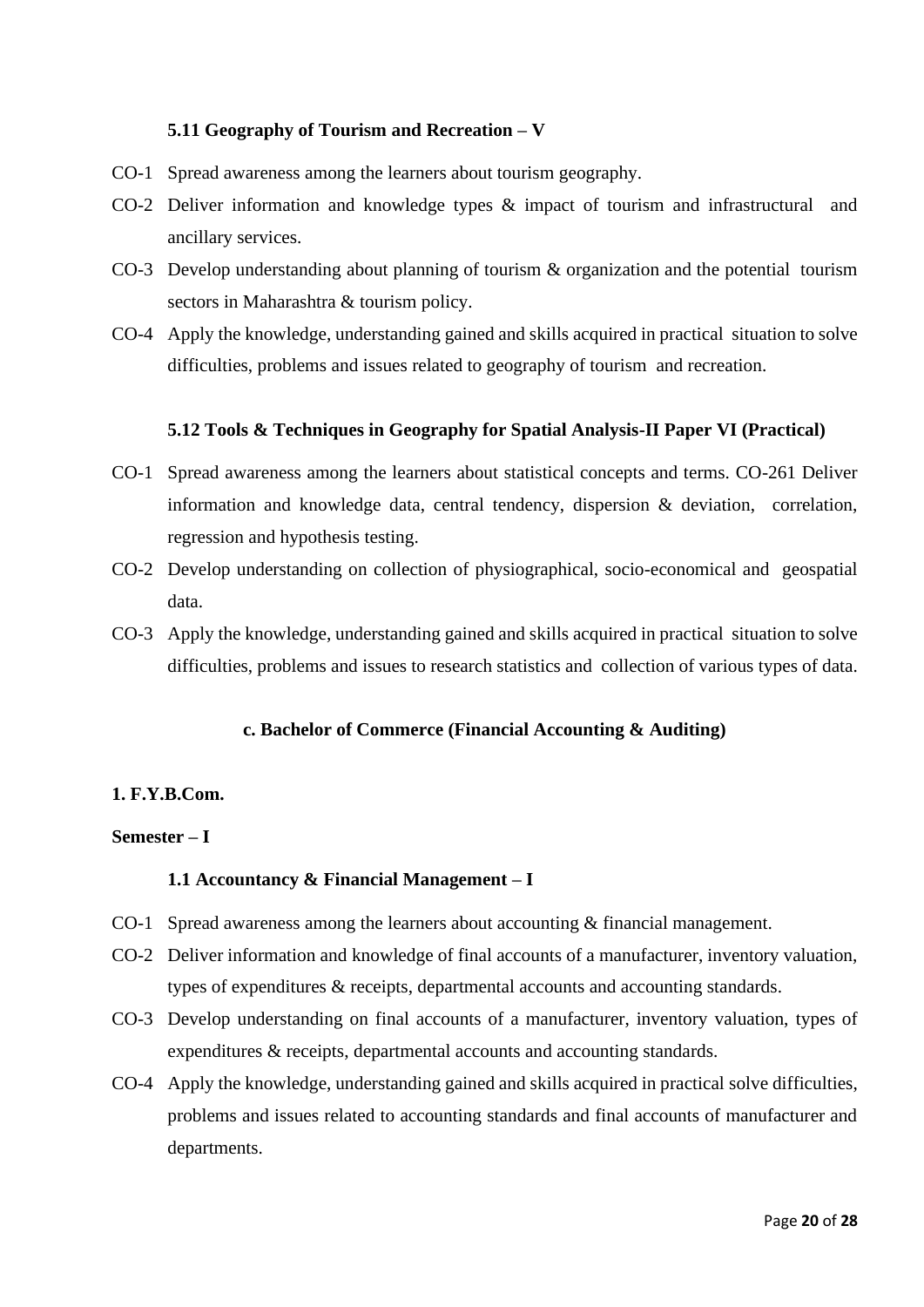# **1.2 Business Economics – I**

- CO-1 Spread awareness about the basic tools of consumer and producers theory, the operation of market and optimization in an economic context.
- CO-2 Deliver information and knowledge about the demand analysis, supply and production decisions.
- CO-3 Develop understanding of the demand analysis, supply and production decisions.
- CO-4 Apply the knowledge, understanding gained and skills acquired in practical situation to solve difficulties, problems and issues related to demand analysis, supply and production decisions.

### **1.3 Business Communication**

- CO-1 Spread awareness about importance of communication in business.
- CO-2 Deliver information and knowledge of theory of communication, business correspondence, difference aspects of language and writing skills.
- CO-3 Develop understanding theory of communication, business correspondence, difference aspects of language and writing skills.
- CO-4 Apply the knowledge, understanding gained and skills acquired in practical situation to solve difficulties, problems and issues related to theory of communication, business correspondence, difference aspects of language and writing skills.

#### **1.4 Foundation Course – I**

- CO-1 Spread awareness among the leaners about the human values, universal values and social issues of the nation and the world.
- CO-2 Deliver information and knowledge of the human values, universal values and social issues of the nation and the world.
- CO-3 Develop understanding on human values, universal values and social issues of the nation and the world.
- CO-4 Apply the knowledge, understanding gained and skills acquired in practical situation to solve difficulties, problems and issues related to human values, universal values and social issues of the nation and the world.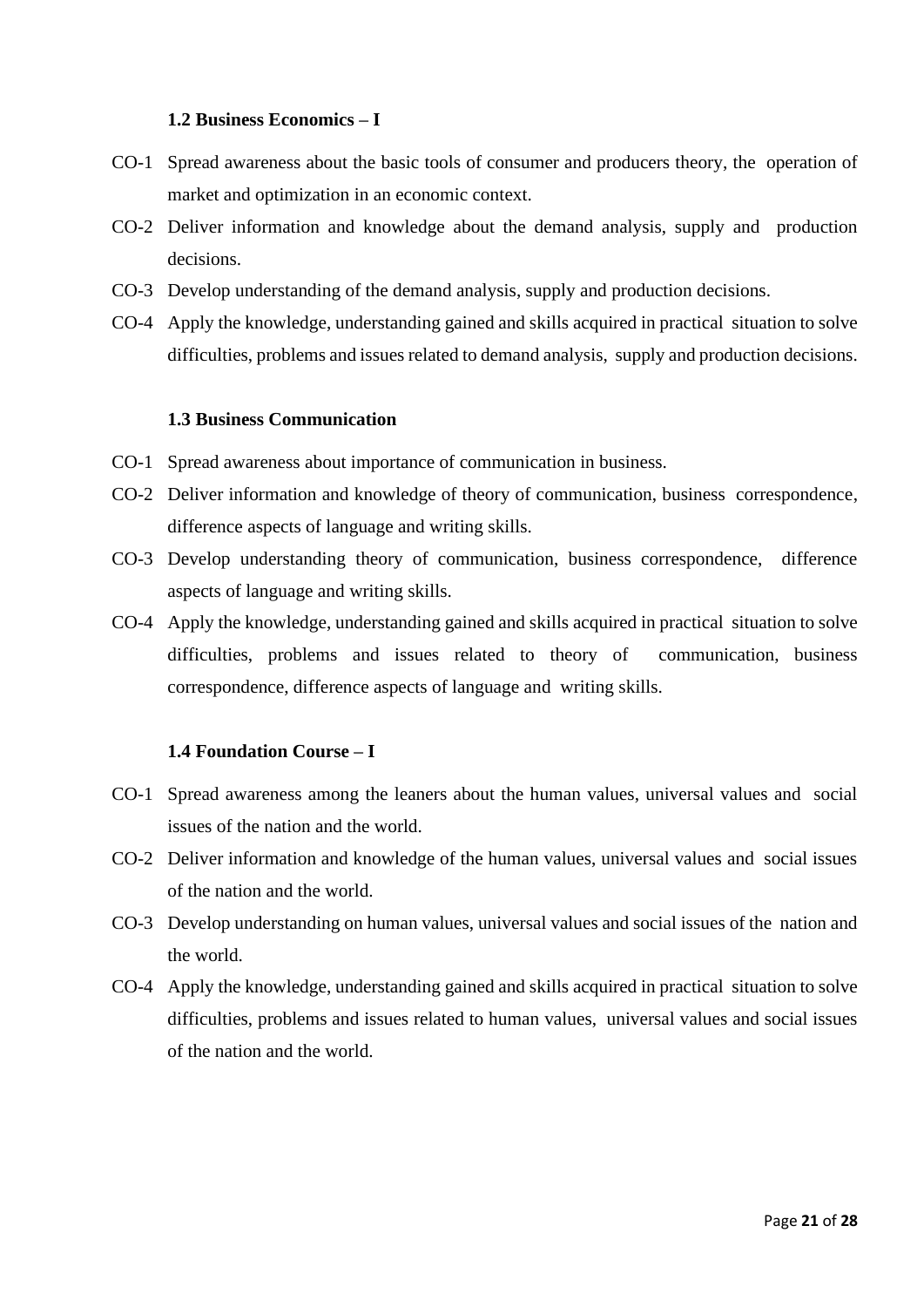### **Semester – II**

### **1.5 Accountancy & Financial Management – II**

- CO-1 Spread awareness accountancy and financial management.
- CO-2 Deliver information and knowledge of accounting of incomplete records, estimation of fire insurance claim, branch accounts and consignment accounts.
- CO-3 Develop understanding on accounting of incomplete records, estimation of fire insurance claim, branch accounts and consignment accounts.
- CO-4 Apply the knowledge, understanding gained and skills acquired in practical situation to solve difficulties, problems and issues related to accounting of incomplete records, estimation of fire insurance claim, branch accounts and consignment accounts.

#### **1.6 Commerce – II**

- CO-1 Spread awareness among the learners about business services and service realted businesses.
- CO-2 Deliver information and knowledge of retailing, banking, insurance, logistics and Ecommerce.
- CO-3 Develop understanding on retailing, banking, insurance, logistics and E-commerce.
- CO-4 Apply the knowledge, understanding gained and skills acquired in practical situation to solve difficulties, problems and issues related to retailing, banking, insurance, logistics and Ecommerce.

### **1.7 Business Economics – II**

- CO-1 Spread awareness among the learners about pricing, pricing practices and capital budgeting.
- CO-2 Deliver information and knowledge of pricing, pricing practices and capital budgeting.
- CO-3 Develop understanding pricing, pricing practices and capital budgeting.
- CO-4 Apply the knowledge, understanding gained and skills acquired in practical situation to solve difficulties, problems and issues related to pricing, pricing practices and capital budgeting.

### **1.8 Business Communication- II**

- CO-1 Spread awareness about group communication, business correspondence and language & writing skills.
- CO-2 Deliver information and knowledge of group communication, business correspondence and language & writing skills.
- CO-3 Develop understanding on group communication, business correspondence and language & writing skills.
- CO-4 Apply the knowledge, understanding gained and skills acquired in practical situation to solve difficulties, problems and issues related to group communication, business correspondence and language & writing skills.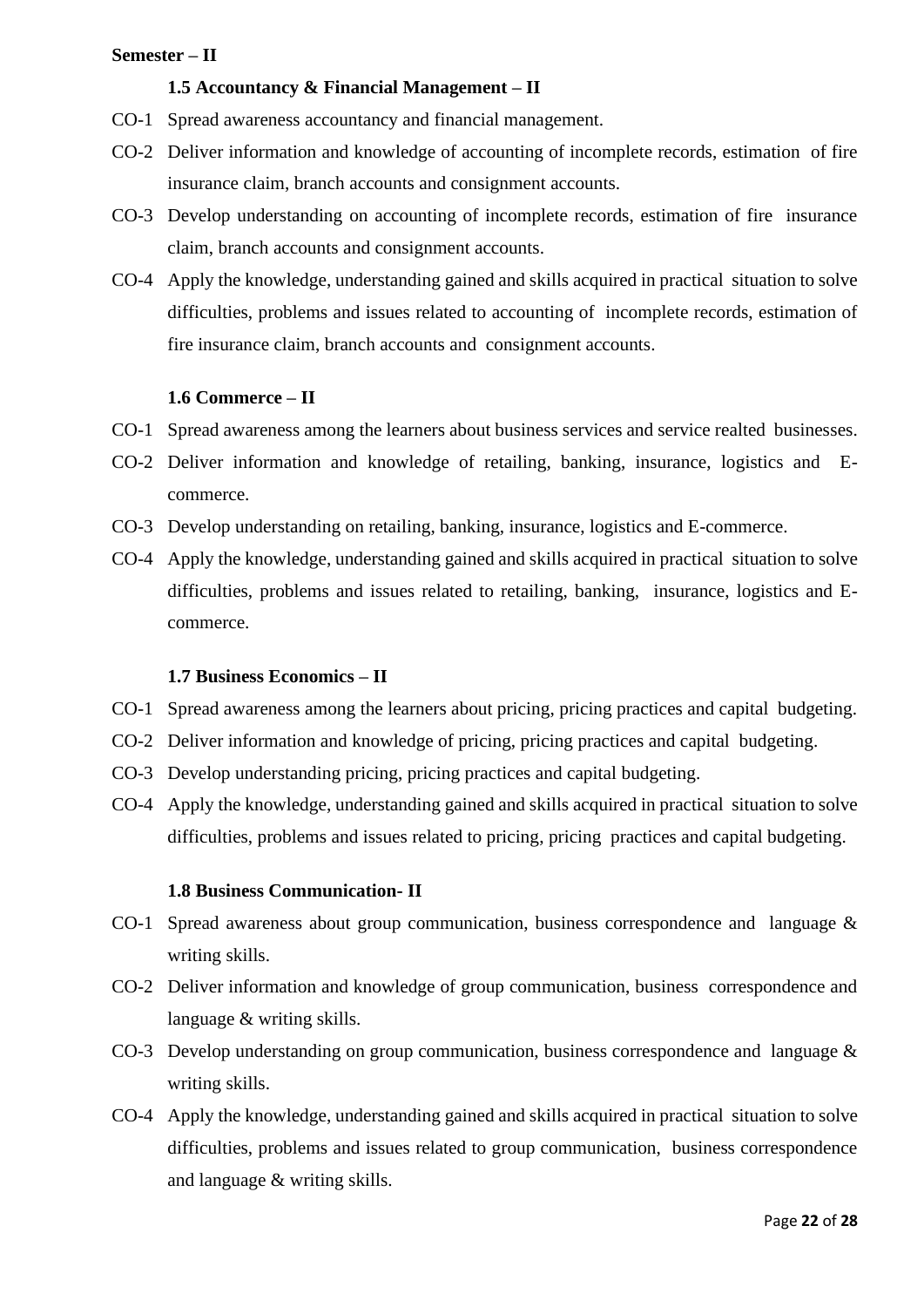### **1.9 Environmental Studies- II**

- CO-1 Spread awareness about solid waste management, agriculture and industrial development, tourism and environment and environmental movements & management.
- CO-2 Deliver information and knowledge of solid waste management, agriculture and industrial development, tourism and environment and environmental movements & management.
- CO-3 Develop understanding on solid waste management, agriculture and industrial development, tourism and environment and environmental movements & management.
- CO-4 Apply the knowledge, understanding gained and skills acquired in practical situation to solve difficulties, problems and issues related to solid waste management, agriculture and industrial development, tourism and environment and environmental movements & management and map filling.

### **1.10 Foundation Course – II**

- CO-1 Spread awareness among the leaners about the human values, universal values and social issues of the nation and the world.
- CO-2 Deliver information and knowledge of the human values, universal values and social issues of the nation and the world.
- CO-3 Develop understanding on human values, universal values and social issues of the nation and the world.
- CO-4 Apply the knowledge, understanding gained and skills acquired in practical situation to solve difficulties, problems and issues related to human values, universal values and social issues of the nation and the world.

# **2. S.Y.B.Com.**

#### **Semester – III**

### **2.1 Accountancy & Financial Management – III**

- CO-1 Spread awareness among the learners about final accounts of partnership firm, piecemeal distribution of cash and amalgamation of partnership firms.
- CO-2 Deliver information and knowledge of final accounts of partnership firm, piecemeal distribution of cash and amalgamation of partnership firms.
- CO-3 Develop understanding on final accounts of partnership firm, piecemeal distribution of cash and amalgamation of partnership firms.
- CO-4 Apply the knowledge, understanding gained and skills acquired in practical situation to solve difficulties, problems and issues related to final accounts of partnership firm, piecemeal distribution of cash and amalgamation of partnership firms.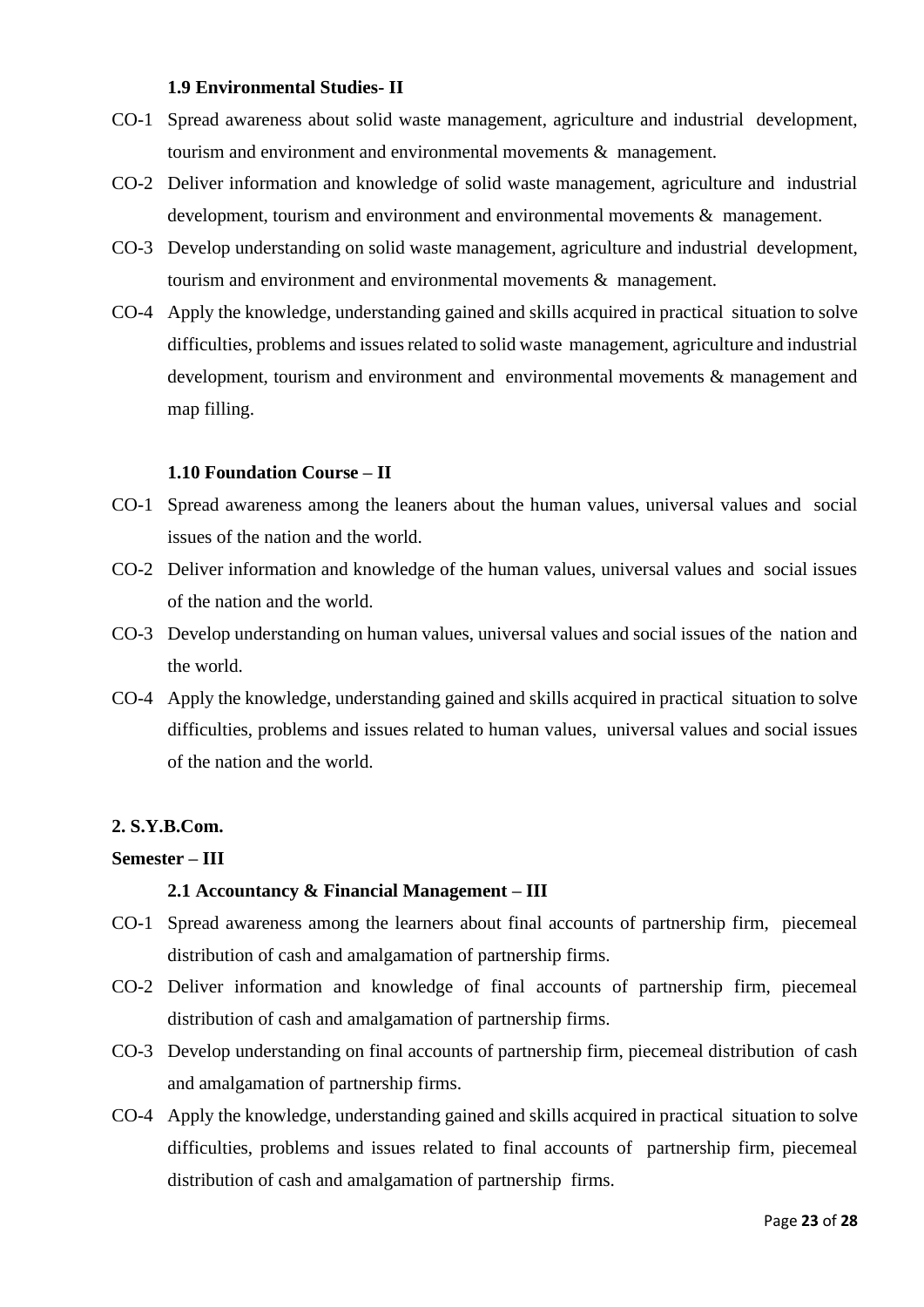# **2.2 Introduction to Management Accounting**

- CO-1 Spread awareness among the learners about fundamentals of management accounting.
- CO-2 Deliver information and knowledge on types of financial statements presentation, analysis of financial statements through ratio analysis, estimation of working capital and capital budgeting.
- CO-3 Develop understanding on financial statements presentation, analysis of financial statements through ratio analysis, estimation of working capital and capital budgeting.
- CO-4 Apply the knowledge, understanding gained and skills acquired in practical situation to solve difficulties, problems and issues fundamentals and analytical techniques of management accounting

# **2.3 Principles of Management & Finance (Commerce-III)**

- CO-1 Spread awareness about principles of management and finance.
- CO-2 Deliver information and knowledge of evolution of management thoughts, planning & decision making, organising, directing and controlling.
- CO-3 Develop understanding evolution of management thoughts, planning & decision making, organising, directing and controlling.
- CO-4 Apply the knowledge, understanding gained and skills acquired in practical situation to solve difficulties, problems and issues related to evolution of management thoughts, planning & decision making, organising, directing and controlling.

# **2.4 Business Economics – III**

- CO-1 Spread awareness among the learners about macroeconomics overview.
- CO-2 Deliver information and knowledge of Keynesian Economics, money supply & inflation and market investment & monetary management.
- CO-3 Develop understanding on Keynesian Economics, money supply & inflation and market investment & monetary management.
- CO-4 Apply the knowledge, understanding gained and skills acquired in practical situation to solve difficulties, problems and issues related to Keynesian Economics, money supply & inflation and market investment & monetary management.

# **2.5 Secretarial Practice**

CO-1 Spread awareness about company's secretarial practice, documentation & formation and secretarial correspondence.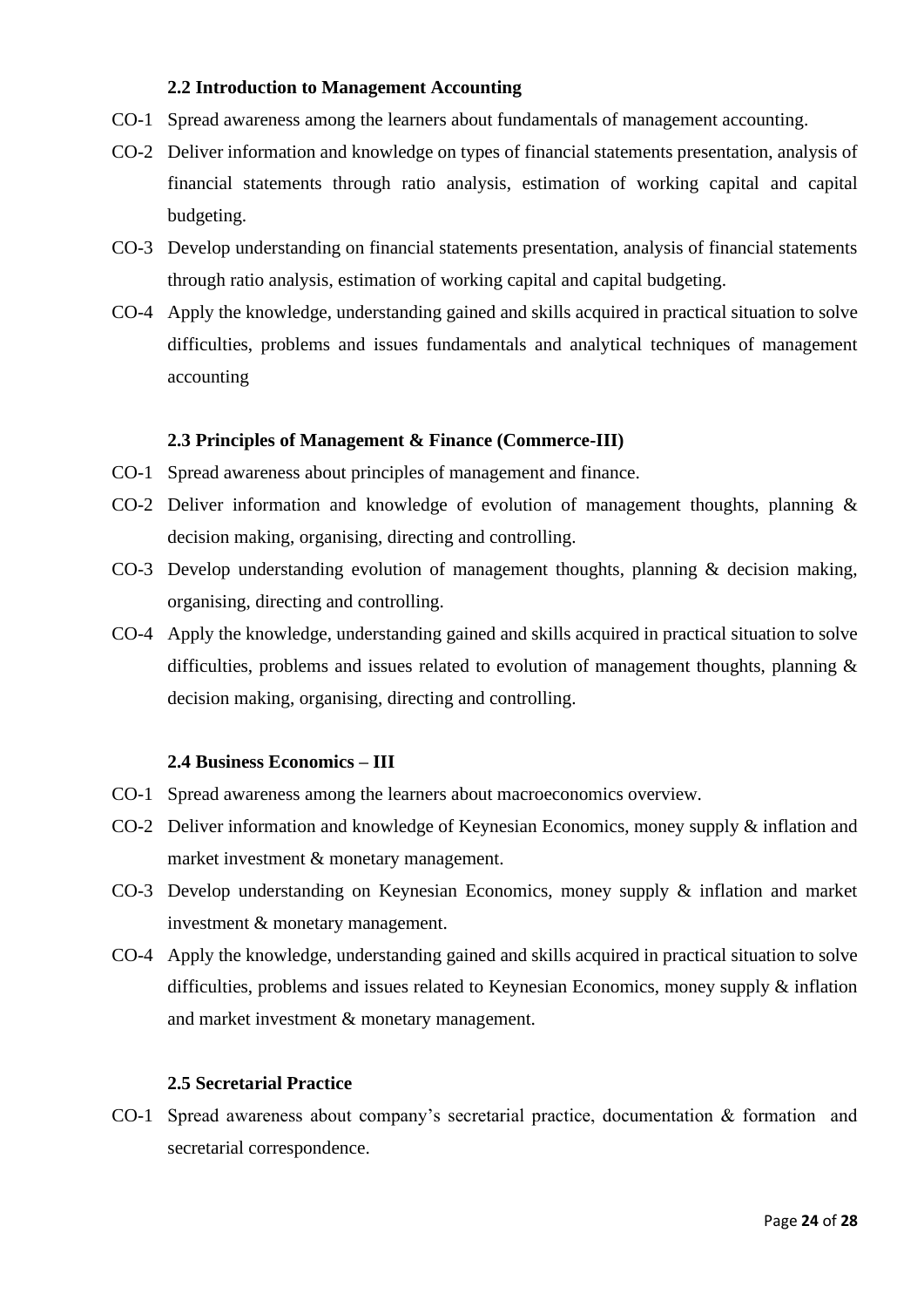- CO-2 Deliver information and knowledge of company's secretarial practice, documentation & formation and secretarial correspondence.
- CO-3 Develop understanding on company's secretarial practice, documentation & formation and secretarial correspondence.
- CO-4 Apply the knowledge, understanding gained and skills acquired in practical situation to solve difficulties, problems and issues related to company's secretarial practice, documentation & formation and secretarial correspondence.

### **2.6 Business Law-I**

- CO-1 Spread awareness about Indian Contract Act, 1872, The Sale of Goods Act, 1930 and the Negotiable Instruments (Amended) Act, 2015.
- CO-2 Deliver information and knowledge of Indian Contract Act, 1872, The Sale of Goods Act, 1930 and the Negotiable Instruments (Amended) Act, 2015.
- CO-3 Develop understanding on Indian Contract Act, 1872, The Sale of Goods Act, 1930 and the Negotiable Instruments (Amended) Act, 2015.
- CO-4 Apply the knowledge, understanding gained and skills acquired in practical situation to solve difficulties, problems and issues related to Indian Contract Act, 1872, The Sale of Goods Act, 1930 and the Negotiable Instruments (Amended) Act, 2015.

# **Semester – IV**

# **2.7 Accountancy & Financial Management – IV**

- CO-1 Spread awareness among the learners about company, share capital, redemption and profit prior to incorporation.
- CO-2 Deliver information and knowledge of issues of shares, redemption of preference share capital and redemption of debentures.
- CO-3 Develop understanding on issue of shares, redemption of preference share capital and methods of redemption of debentures.
- CO-4 Apply the knowledge, understanding gained and skills acquired in practical situation to solve difficulties, problems and issues related to issue of share, redemption and profit prior to incorporation.

#### **2.8 Auditing**

- CO-1 Spread awareness about basics and fundamental of auditing among the learners.
- CO-2 Deliver information and knowledge introductory part of auditing, vouching of income & expenses and verification of assets & liabilities.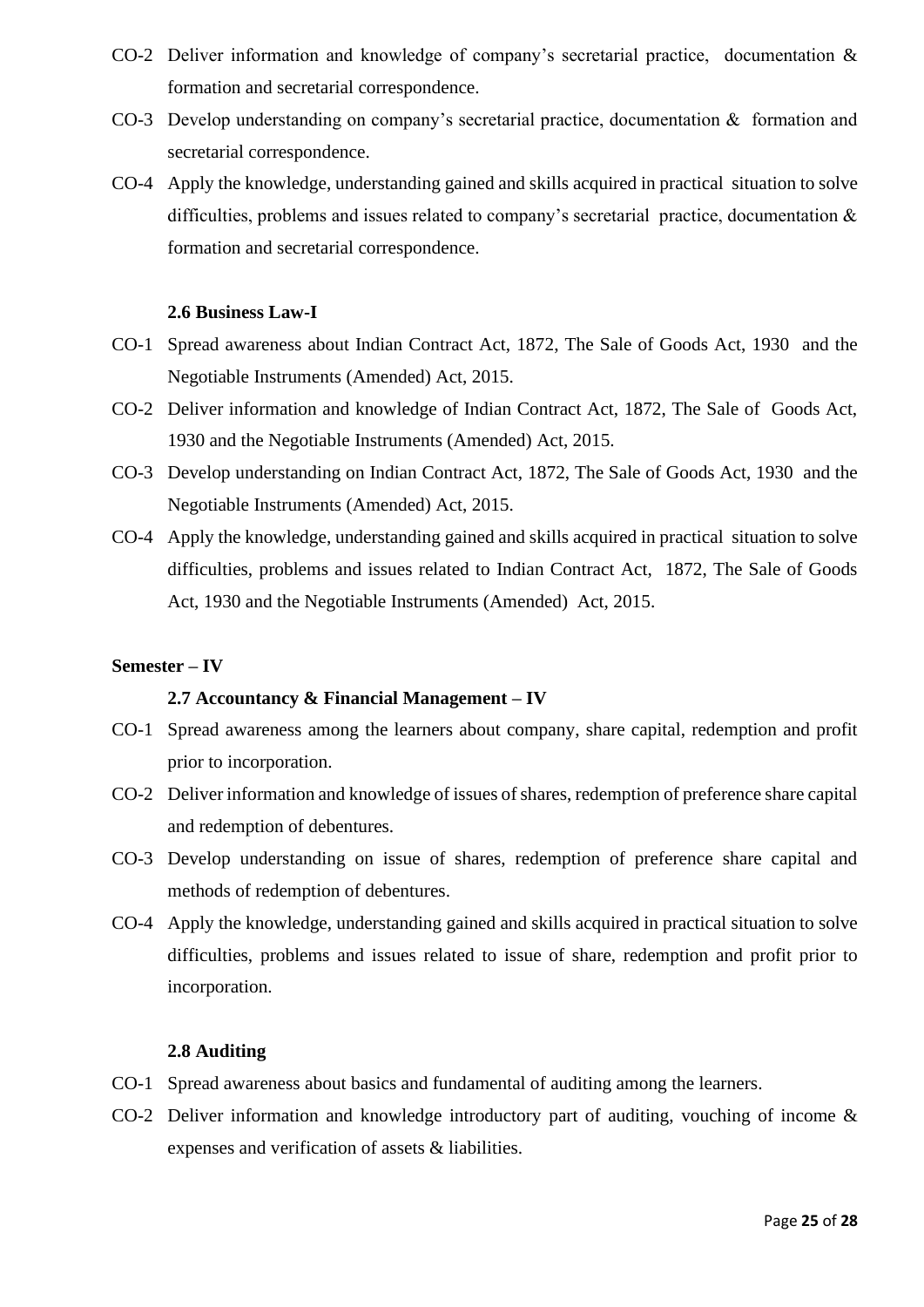- CO-3 Develop understanding on process of auditing, vouching of income & expenses and verification of assets & liabilities.
- CO-4 Apply the knowledge, understanding gained and skills acquired in practical situation to solve difficulties, problems and issues related to auditing, vouching of income & expenses and verification of assets & liabilities.

# **2.9 Business Economics – IV**

- CO-1 Spread awareness among students about public finance.
- CO-2 Deliver information and knowledge of taxation, public expenditure & debt and fiscal coordination.
- CO-3 Develop understanding of taxation, public expenditure & debt and fiscal co-ordination.
- CO-4 Apply the knowledge, understanding gained and skills acquired in practical situation to solve difficulties, problems and issues related to foundation of public finance.

### **2.10 Business Law-II**

- CO-1 Spread awareness about Indian Companies Act, 2013, Corporate Laws & IPR, Indian Partnership Act, 1932, Consumer Protection Act, 1986 and Competition Act, 2002
- CO-2 Deliver information and knowledge of Indian Companies Act, 2013, Corporate Laws & IPR, Indian Partnership Act, 1932, Consumer Protection Act, 1986 and Competition Act, 2002
- CO-3 Develop understanding on Indian Companies Act, 2013, Corporate Laws & IPR, Indian Partnership Act, 1932, Consumer Protection Act, 1986 and Competition Act, 2002
- CO-4 Apply the knowledge, understanding gained and skills acquired in practical situation to solve difficulties, problems and issues related to Indian Companies Act, 2013, Corporate Laws & IPR, Indian Partnership Act, 1932, Consumer Protection Act, 1986 and Competition Act, 2002

#### **3. T.Y.B.Com.**

#### **Semester – V**

#### **3.1 Financial Accounting – Paper VII**

- CO-1 Spread awareness among the learners about accounting theories and practice on financial aspects of the business.
- CO-2 Deliver information and knowledge of company final accounts, investments account, capital reduction and internal reconstruction.
- CO-3 Develop understanding on company final accounts, investments account, capital reduction and internal reconstruction.
- CO-4 Apply the knowledge, understanding gained and skills acquired in practical situation to solve difficulties, problems and issues.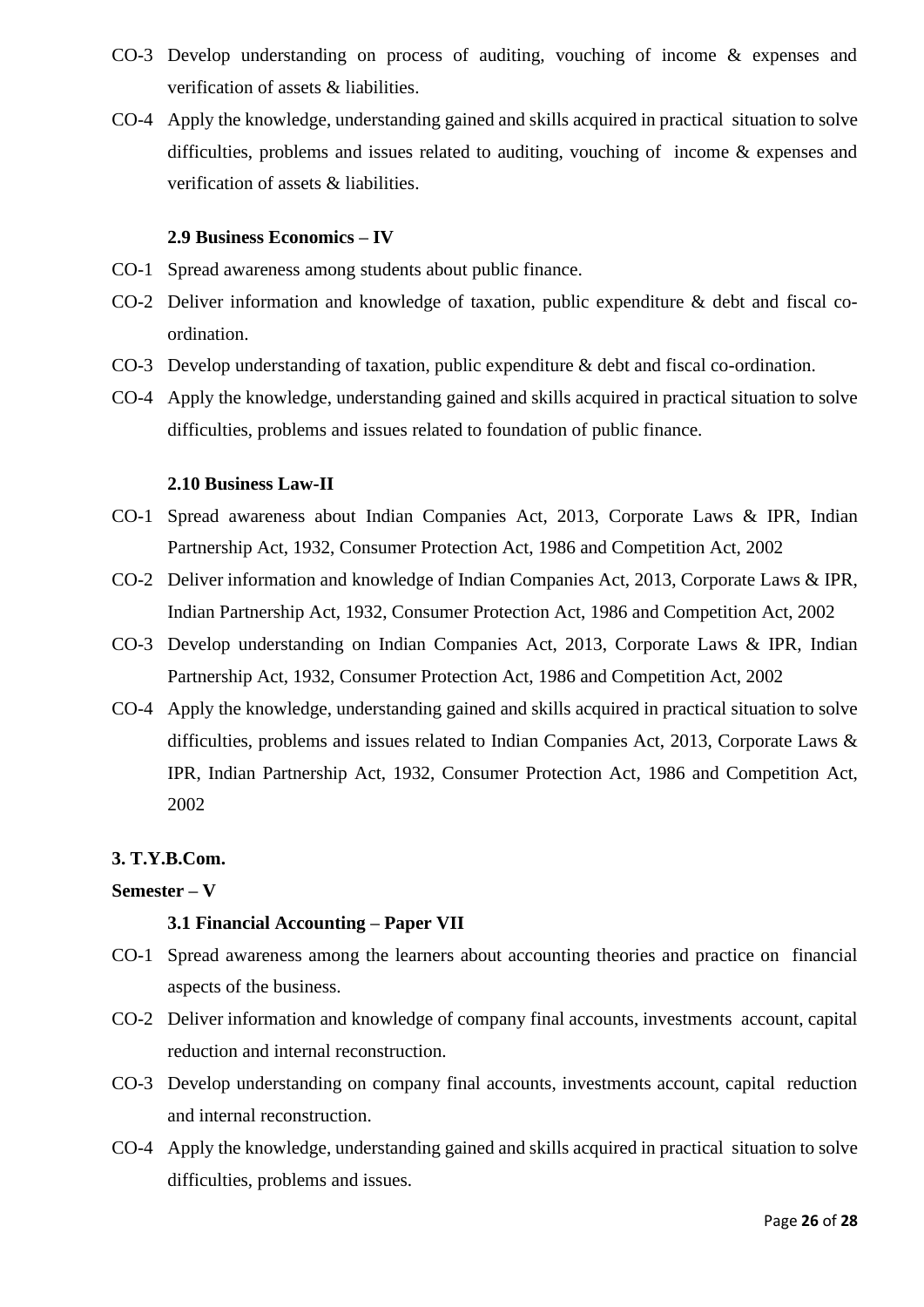# **3.2 Cost Accounting – Paper VIII**

- CO-1 Spread awareness among the learners about basics of cost sheet and costing methods
- CO-2 Deliver information and knowledge of cost sheet and its reconciliation and process costing.
- CO-3 Develop understanding on cost sheet and its reconciliation and process costing
- CO-4 Apply the knowledge, understanding gained and skills acquired in practical situation to solve difficulties, problems and issues related to cost sheet and its reconciliation, process costing and contract costing.

#### **3.3 Business Economics – V**

- CO-1 Spread awareness among students about Macro Economic overview of India.
- CO-2 Deliver information and knowledge of Agriculture, Industry, Service Sector, Banking and Financial Market.
- CO-3 Develop understanding of Agriculture, Industry, Service Sector, Banking and Financial Market.
- CO-4 Apply the knowledge, understanding gained and skills acquired in practical situation to solve difficulties, problems and issues related to business Economics,.

#### **3.4 Purchasing & Storekeeping – I**

- CO-1 Spread awareness about purchasing, material management and store keeping.
- CO-2 Deliver information and knowledge of methods of purchasing, material management and store keeping
- CO-3 Develop understanding on purchasing, material management and store keeping
- CO-4 Apply the knowledge, understanding gained and skills acquired in practical situation to solve difficulties, problems and issues related to purchasing, material management and store keeping

#### **Semester – VI**

#### **3.5 Financial Accounting – Paper IX**

- CO-1 Spread awareness about accounting for amalgamation of companies, Underwriting commission, final accounts of LLP and translation of foreign currency transactions.
- CO-2 Deliver information and knowledge of accounting for amalgamation of companies, Underwriting commission, final accounts of LLP and translation of foreign currency transactions.
- CO-3 Develop understanding on accounting for amalgamation of companies,Underwriting commission, final accounts of LLP and translation of foreign currency transactions.